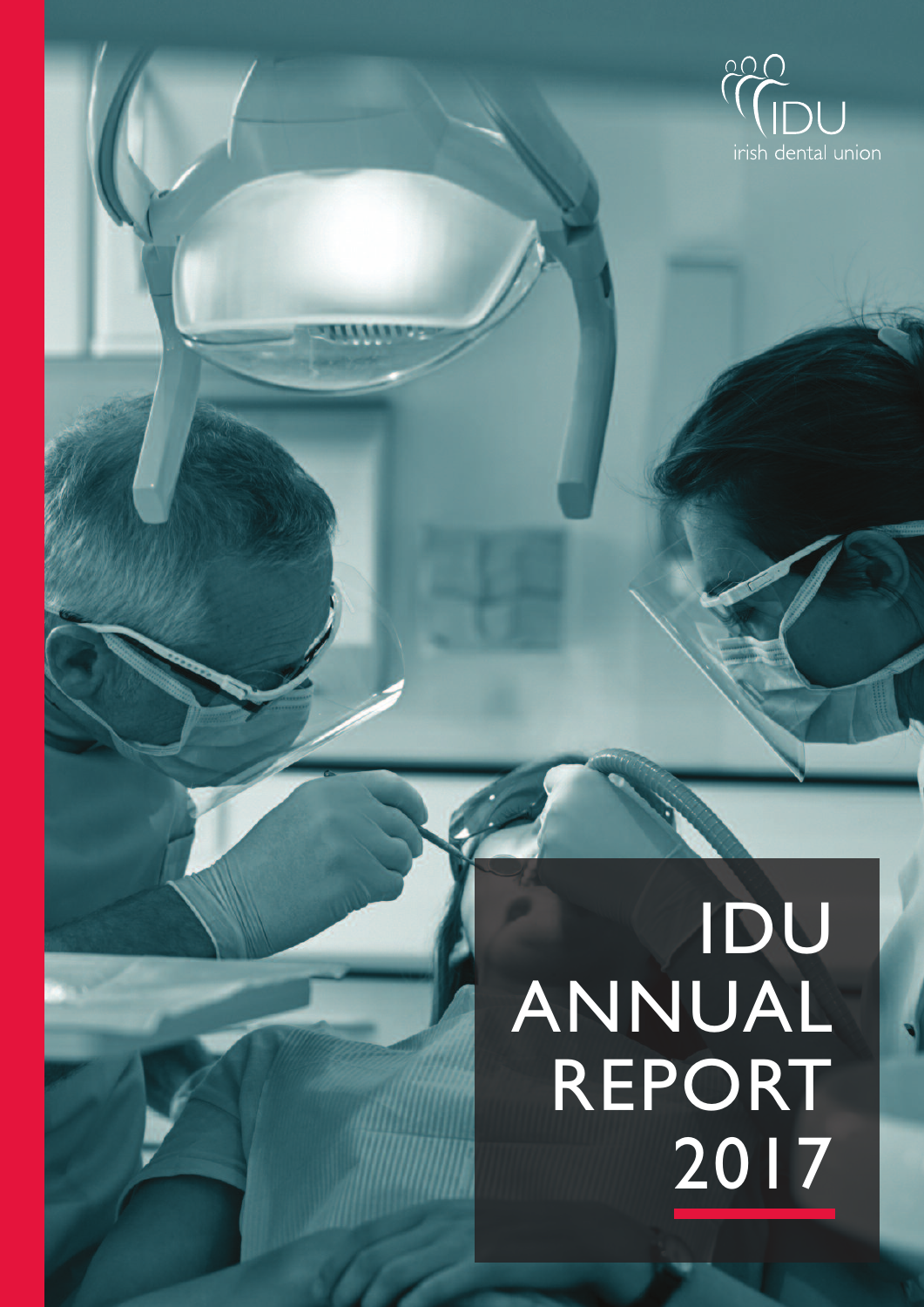# IDU COUNCIL MEMBERSHIP 2017

#### HONORARY OFFICERS

**President** Dr Robin Foyle

**Vice President** Dr PJ Byrne

**President Elect** Dr Kieran O'Connor

**Honorary Secretary** Dr Gillian Smith

**Honorary Treasurer** Dr Eamon Croke

**Honorary Membership Officer** Dr Frances O'Callaghan

**OTHERS** 

**Honorary Secretary Elect** Dr Clodagh McAllister

**HSE Group Representative** Dr Michaela Dalton

**GP Group Representative** Dr John Nolan

> **JIDA Representative** Dr Joe Hennessy

**Elected Member** Dr Liam Lynch

**Co-Opted Members** Dr Rebecca Gavin Dr Dina Dabic Dr John Adye-Curran

**South Eastern Branch Representative** Vacant REPRESENTATIVE MEMBERS

**North Eastern Branch Representative** Vacant

**North Munster Branch Representative** Vacant

**Munster Branch Representative** Dr Mairéad Browne

**Kerry Branch Representative** Dr Susan Crean

**Metro Branch Representative** Dr Naomi Rahman

**Metro Branch Representative (2)** Dr Richard Lee Kin

**Western Branch Representative** Dr Paul Murphy

**North Western Branch Representative** Dr Rory Fleming

> **HSE Dental Surgeons Group Representative** Dr Niall Murphy

**GP Group Representative** Dr Caroline Robins

**GP Group Representative (2)** Dr Tim Lynch

> **International Affairs** Dr Robin Foyle

**President** Dr Robin Foyle

**President Elect** Dr Kieran O'Connor **Honorary Treasurer** Dr Eamon Croke

EXECUTIVE COMMITTEE

Dr Frances O'Callaghan

**Honorary Secretary Elect** Dr Clodagh McAllister

**HSE Group Representative** Dr Michaela Dalton

**GP Group Representative** Dr John Nolan

**Vice President** Dr PJ Byrne

**Honorary Secretary** Dr Gillian Smith

**Honorary Membership Officer**

# **TRUSTEES**

# GENERAL PRACTICE GROUP THE RESERVE HSE DENTAL SURGEONS GROUP

**Chair** Dr Tom Rodgers

**Vice Chair** Dr James Turner

**Chairman Elect** Vacant

**Honorary Secretary** Dr Seán Ó Seachnasaí

> **Kerry** Dr Tim Lynch

**Metro** Dr Clodagh McAllister Dr John Nolan

**Munster** Dr Kieran O'Connor **North East**

**North Munster** Dr Andrew Kelly

Dr Stephen Moore

**South East** Dr Caroline Robbins

**Western**

**Co-opted** Dr Mairéad Browne Dr Eamon Croke

**President** Dr Niall Murphy

**Vice-President**

Dr Michaela Dalton **President Elect**

Dr Christine Myers **Honorary Secretary**

Dr Amalia Pahomi

**Kerry Branch** Vacant

**Metro Branch** Dr Rikka Brennan Dr Grainne Dumbleton

**Munster Branch** Dr Evelyn Crowley

**North Eastern Branch** Vacant

**North Munster Branch** Dr Josephine Landers

**North Western Branch** Dr Padraig Halvey

**South Eastern Branch** Dr Barbara O'Brien

**Western Branch** Dr Bridget Harrington-Barry

**Orthodontic Representative** Dr Ciara Scott

**Elected Representatives** Dr Evelyn Connolly Dr Philip Mulholland

> **Co-opted** Dr Siobhan Doherty Dr Maura Cuff

# Dr Tom Rodgers

**North West**

Dr Neysan Chah

Dr Martin Holohan Dr Garrett McGann Dr Jane Renehan

# *All listings above as of December 31, 2017.*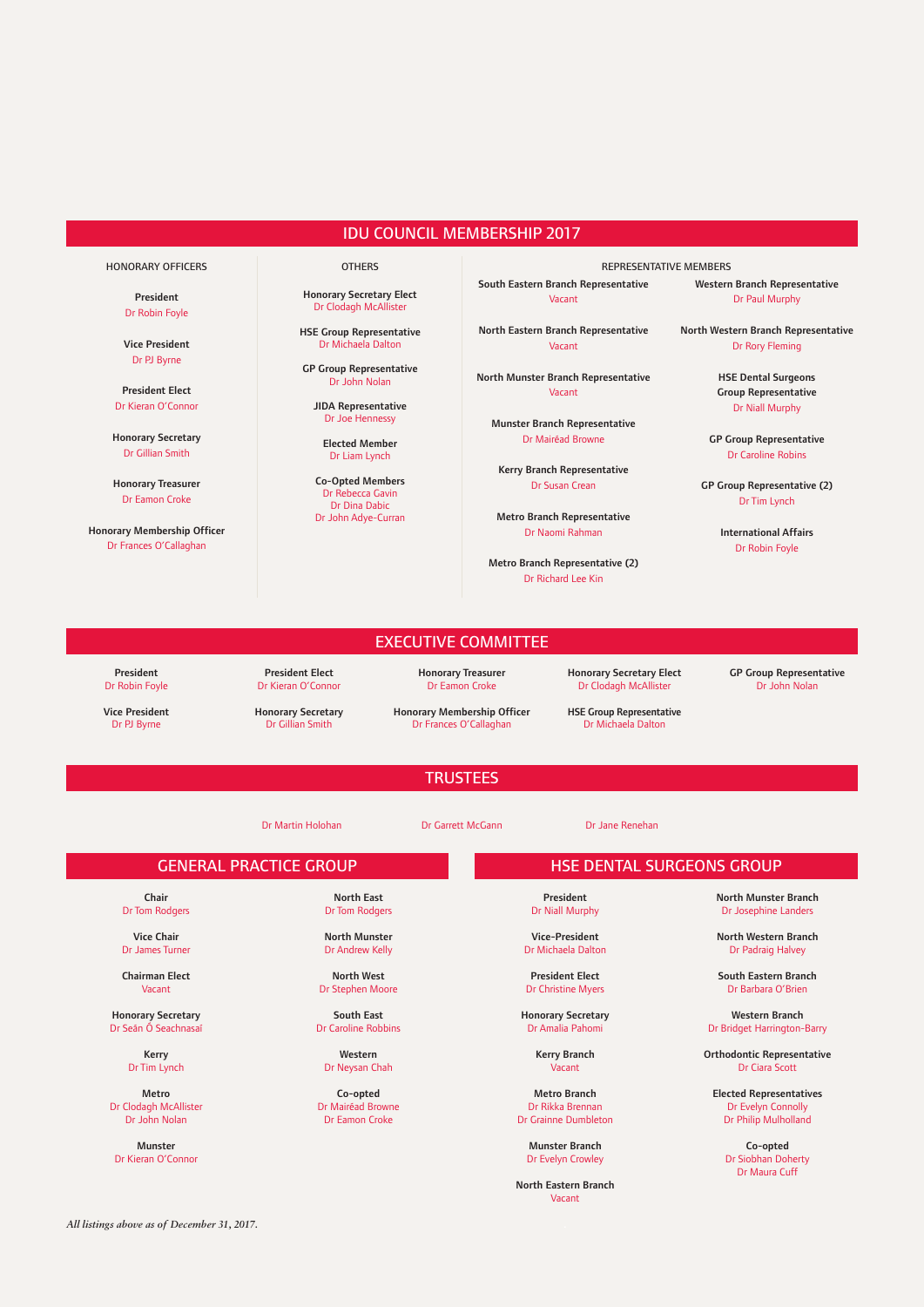**The IRISH DENTAL UNION exists to represent the honour and integrity of the profession. Itrepresents dentistsin all dealings and negotiations with Government and other relevant bodies, and seeks to maintain just and reasonable terms of employment and proper remuneration for dentists.**

# **CONTENTS**

**4**

**11**

**12**

**14**

**23**

*Irish Dental Union Annual Report <sup>2017</sup>* 3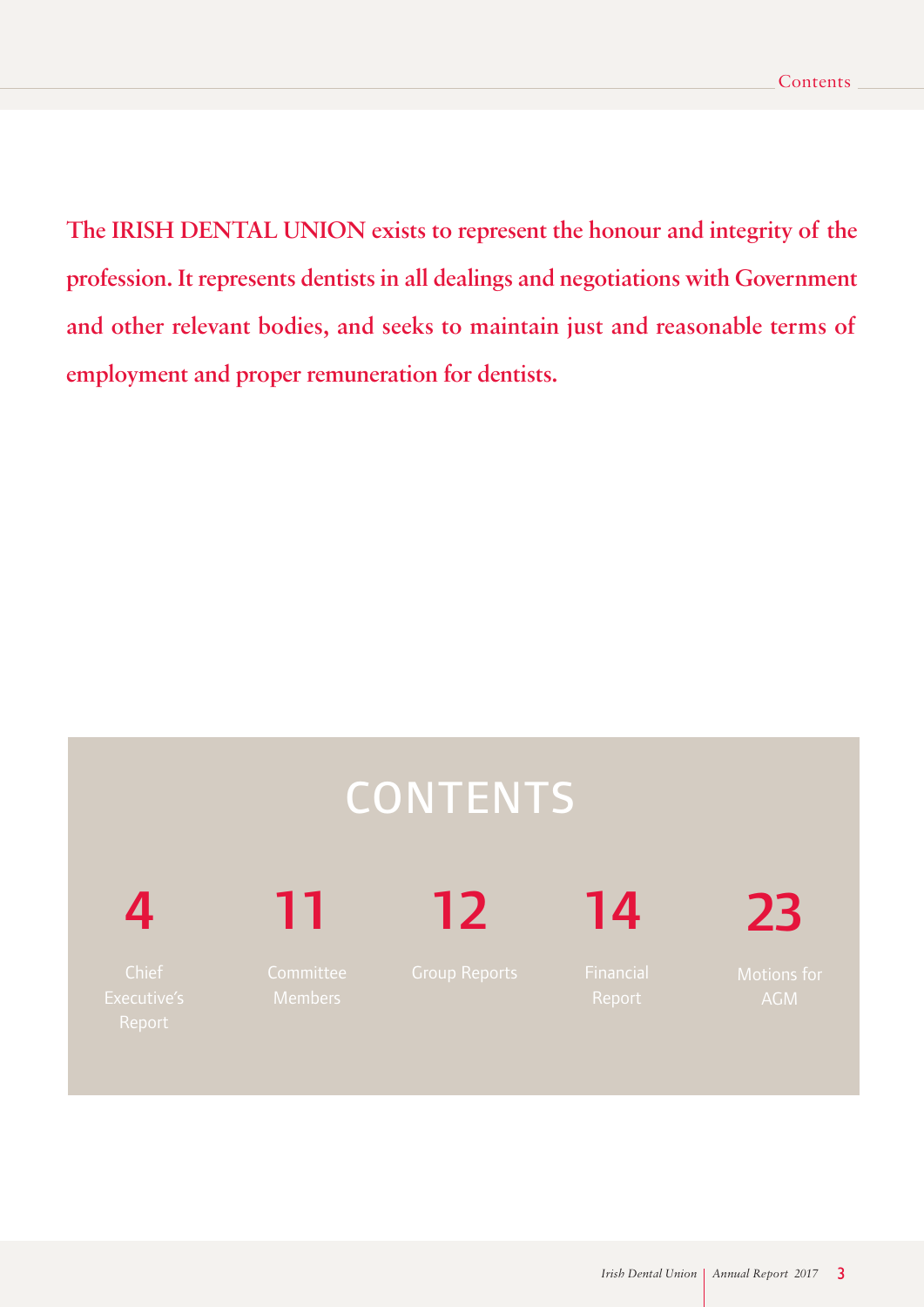# State schemes

#### Supreme Court appeal and settlement

Seven years after legal action was initiated in the name of two dentists, Drs James Turner and Martin Reid, challenging the decision of the HSE to make swingeing cuts to the terms of the Dental Treatment Service Scheme (DTSS) contract, final payment was made of the legal bills associated with a series of injunction applications, and High Court and Supreme Court challenges.

The Irish Dental Union met in total the large legal costs incurred in support of members who undertook this legal challenge, which we hoped would benefit all DTSS contract holders.

In October 2017, following extensive negotiations with the HSE and consideration by our Executive Committee and Council, the Irish Dental Union decided on arrangements to pay a final outstanding bill of over €465,977 to cover legal costs presented by the HSE.

Ultimately, the Union has spent in the order of  $\epsilon$ 900,000 in support of members' contractual rights and, while this has been costly, we believe it is important that the Union is sufficiently resourced and willing to commit significant funds to protect and defend our members' contractual rights, both collectively and individually. We wish to thank all who have supported the Union in its efforts since this campaign commenced in 2009, including previous members of our Council and Executive Committee, and especially Drs James Turner and Martin Reid, who agreed to be the named plaintiffs.

With the unanimous support of our Council members, the agreement also includes a number of measures that we hope will allow us to engage more constructively with the HSE on behalf of DTSS contract holders. We have agreed the establishment of a Joint Consultative Group (JCG) to engage with the HSE on a range of issues, in a manner similar to that which has been in place with doctors and pharmacists for many years. Among the agenda items we expect to discuss as a priority in the coming months, are: the introduction of a new online claims and payments system; a new and fairer audit and probity system; issues associated with the provision of DTSS contracts and the current practice inspection arrangements; the establishment of a network of contractors who will be paid to assist with the collection of oral health data to inform the development of a new scheme and contract; and, a forum to resolve disputes as they relate to individual contract holders. In the event that the online claims targets are not met, then there will be no payments made to the Union.

Due to prudent management in recent years, we are pleased to advise that the Union's finances are sufficiently healthy to meet the costs of the final bill without recourse to lending or member levies. IDU representatives on the JCG were agreed at the GP Committee meeting in December 2017 and are as follows: Drs John Nolan, Tim Lynch, Tom Rodgers, Clodagh McAllister, Eamon Croke, Martin Holohan and Kieran O'Connor.

The introduction of a new online claims/payment system was rolled out late in 2017 and the HSE has already, independently, enlisted a number of dentists to commence its preparations. The Union will be centrally involved in discussions with the HSE on the rollout of this system and ultimately we believe this will be beneficial.

Depending on the take-up rate, we may be able to recoup some of the costs we incurred in financing the legal challenges mentioned above. However, our priority will be our members' interests and the successful rollout of a new online system, while ensuring that contractors are not forced to use it even where this is deemed advantageous by the majority.

**Ultimately, the Union has spent in the order** of €900,000 in support of **members' contractual rights and, while this has been costly, we believe it is important that the Union is sufficiently resourced and willing to commit significant funds to protect and defend our members' contractual rights, both collectively and individually.**

#### Probity

In 2017, the Union successfully concluded agreement on behalf of a number of dentists who have been the subject of audits by the HSE in recent months. In all cases, the dentists have retained their DTSS contracts.

Members should contact IDA House and their dental protection society as soon as they receive any communication from the HSE, or if they have any concerns. Professional advice and representation is provided free to all in-benefit IDU members.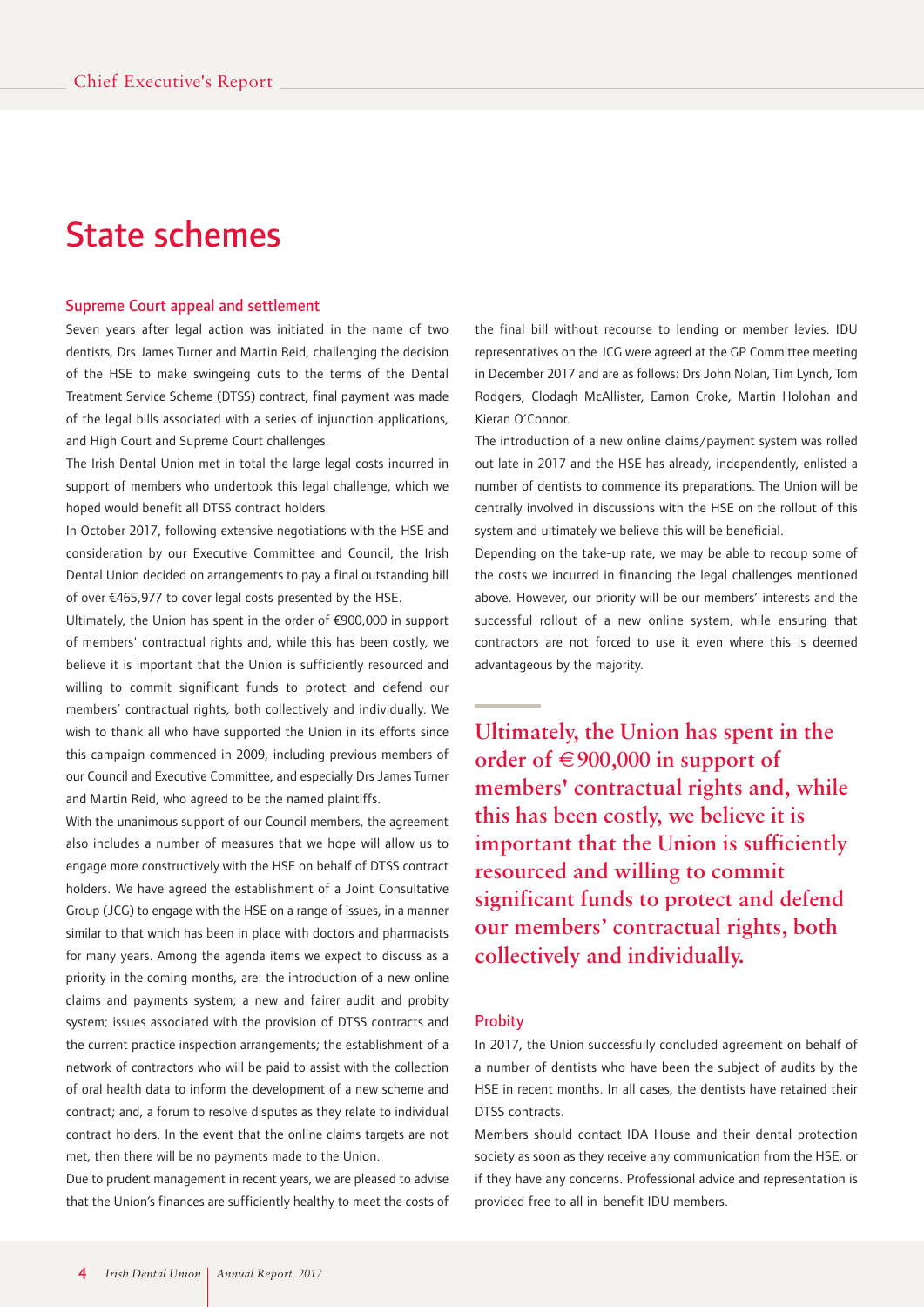# Dental Treatment Benefit Scheme

In the 2017 Budget, then Minister for Social Protection, Dr Leo Varadkar, announced his wish to extend the PRSI Dental Treatment Benefit Scheme (DTBS) to the self-employed, including farmers, from the end of March 2017, and to return the scale and polish from October last year.

The Irish Dental Union welcomed the proposed investment in the Scheme but did indicate that any changes would have to be agreed with the Union and would need to be economically viable and designed in accordance with best clinical practice. A series of five meetings took place with the Department of Social Protection culminating in agreement to allow the extension of the benefits to the self-employed.

The negotiating team comprising Drs Tom Rogers, John Nolan, Kieran O'Connor and Clodagh McAllister achieved considerable progress in:

- **■** establishing a relationship with private fees;
- ■**achieving a minimum 30% increase in the fee for scale and** polish;
- **■** securing agreement on a grant-in-aid fee model for the scale and polish and protracted periodontal treatments;
- ensuring the option for contractors to opt out of treating the self-employed;
- **■** securing a commitment to negotiations on a new contract and an indexation formula; and,
- **■** resisting a last-minute intervention by the Department of Public Expenditure and Reform, which threatened to torpedo the agreement.

The DTBS scheme was extended to cover the self-employed from March 27, 2017. This meant that from that date, self-employed persons with the required PRSI contributions were eligible for a free annual examination under the Scheme.

The self-employed were a new cohort of patient under the Scheme and, as such, existing contract holders could opt in or opt out of treating them.

If a dentist does not want to treat the self-employed, they can continue to treat their current cohort of patients under the DTBS scheme as normal. From October 28, 2017, the scale and polish treatment was reintroduced for all eligible patients, as a onceannual closed grant-in-aid treatment item. The fee payable by the Department was increased to  $E$ 42, and the dentist is also able to charge the patient up to  $E15$  as an additional co-payment. From October 28, 2017, where it is deemed clinically necessary, i.e., in the case of patients with pockets over 3.5mm, the protracted periodontal treatment was also re-introduced and the  $£42$  fee goes towards the cost of the protracted gum treatment on a once-annual basis.

The dentist can also charge whatever total fee is required depending on the nature and length of treatment needed (open grant in aid).

**The Irish Dental Union welcomed the proposed investment in the Scheme but did indicate that any changes would have to be agreed with the Union and would need to be economically viable and designed in accordance with best clinical practice.**

In October, the Department of Social Protection also introduced a new online eligibility and claims system. By January 2018, 1,400 dental and optometrist contractors had signed up to the system and the Department estimated that over 70% of claims were being submitted online.

The initial rollout of the online system proved very frustrating for dentists, with a number of problems and bugs in the system. IDA House and GP Committee representatives were in constant contact with the Department alerting them to issues and insisting that they be resolved as a matter of priority.

We are continuing to engage with the Department to ensure that capacity issues are managed as more contractors sign up. In addition, following objections from the IDU regarding the cumbersome process of spousal consent forms that had been introduced, the Department is now reviewing this process and looking at other potential models.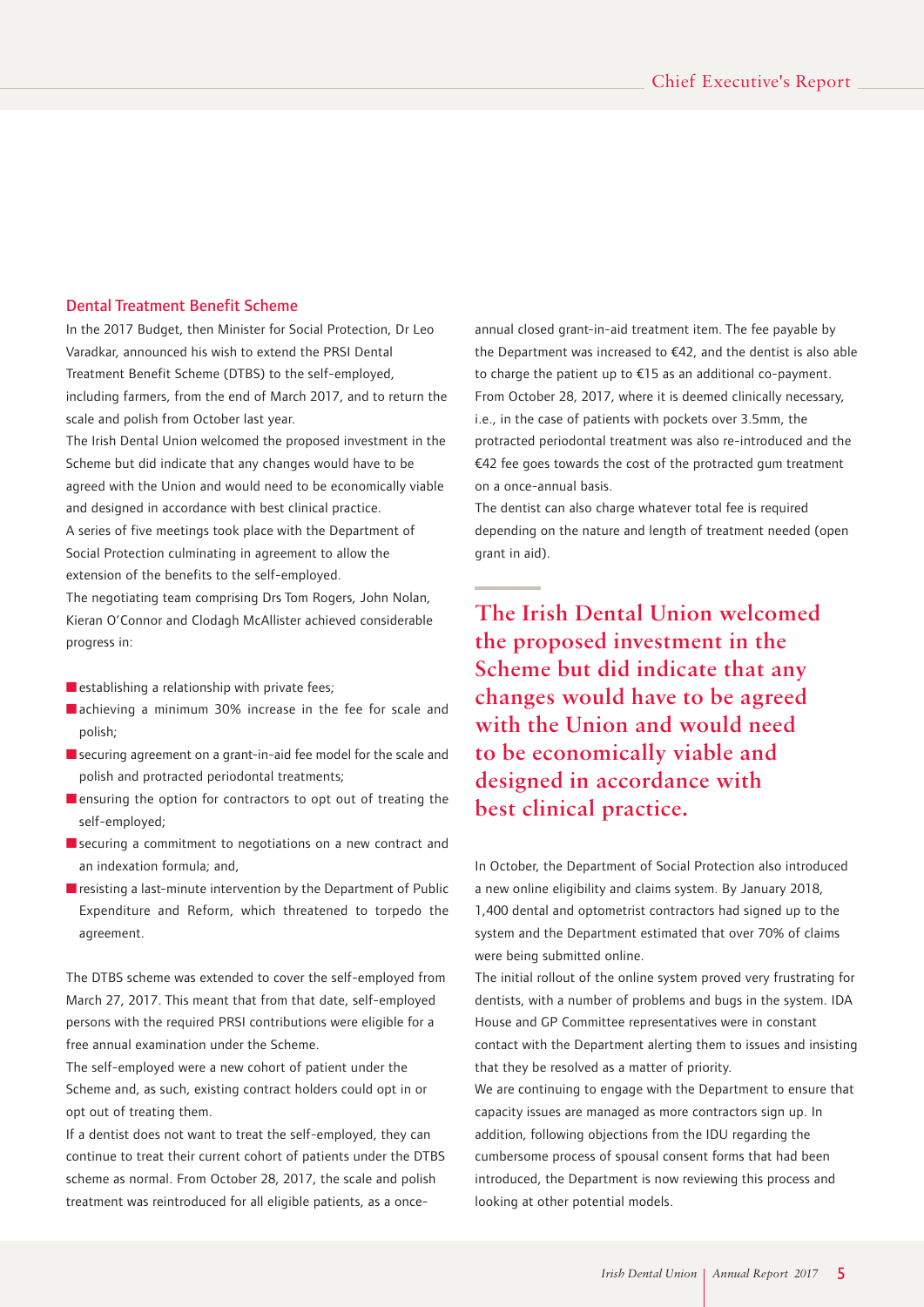# Representation and public affairs

## New oral health policy

A draft new oral health policy would be presented to the Minister for Health in early 2018, the Union was advised in late December 2017. The Chief Dental Officer, Dr Dympna Kavanagh, advised an eightstrong IDU team that the preparation phase had been completed. She could not discuss any aspect of the prepared policy at this stage. The December 2017 meeting took place after the Union requested a meeting last February seeking an opportunity to contribute on behalf of members and an update on progress with preparation of the policy. Regrettably, the IDU delegation was advised at the pre-Christmas meeting that the consultation phase had been completed. All members of the IDU delegation individually expressed their utter dissatisfaction at the lack of engagement of the profession. While acknowledging the importance of the work of the academic research group, the practising dentists whom we represent have equally valuable insights to offer on the changes required and the best approach to take in realising better oral health outcomes. It was particularly regrettable that it had been decided not to engage with those dentists in practice who, as primary healthcare providers, will be expected to implement the report's policy recommendations. We see this is a serious missed opportunity. The approach taken with this group led by Dr Kavanagh contrasted markedly with previous oral health policy exercises, and indeed with the recent review of NHS dentistry led by the late Prof. Jimmy Steele. The Union had not been invited to make a submission to the oral health policy and the stakeholder meeting that took place in Limerick in 2015 was highly unsatisfactory and a waste of time for those who attended. A followup consultative conference was abandoned.

The most successful policy exercises have proceeded on a collaborative basis with working dentists, and their representatives involved in the preparation of policy documents and the piloting of proposed changes.

The Union leadership will advise members further on how we intend to address the serious issues that emerged following what was a very disappointing meeting. It is expected that a new oral health policy will require changes in work practices and workload. Contract negotiations will follow publication of the oral health policy and we will be insisting that no new contracts will be introduced or revised without negotiations with our Union. The Union is adamant that our role as the representative body for the profession will be discharged.

We made the team led by Dr Kavanagh aware that the support of the profession will be needed if the unseen policy changes proposed are to have any prospect of being realised successfully.

## Fees review of contracted health professionals

The Minister for Health, Mr Simon Harris TD, announced in November 2017 that the Government would establish a fees review mechanism, which will examine claims from the IDU for the restoration of fee cuts imposed under the Financial Emergency Measures in the Public Interest (FEMPI) legislation. The IDU has campaigned in recent years for equal treatment for dentists who are contracted to provide services under the medical card and PRSI schemes with public servants, most of whom have seen restoration of salary and pension cuts on a phased basis following negotiations with public service unions. The precise details of the proposed new arrangements have yet to be revealed and will be the subject of close scrutiny when they are published. The proposed arrangements will also apply to other contractors such as medical GPs, pharmacists and opticians. Announcing the new arrangements, the Minister for Health declared that in 2018 he will undertake a process of engagement with representative bodies of contracted health professionals. This is aimed at putting in place a new multi-annual approach to fees, commencing in 2019, in return for service improvement and contractual reform, and in line with Government priorities for the health service. The Minister made this announcement in the context of the Public Service Pay and Pension Bill 2017, a memorandum on which was brought to Cabinet by the Minister for Finance and Public Expenditure and Reform, Paschal Donohoe TD, and which is "designed to deliver an orderly exit from the financial emergency legislation and a return to normal industrial and business relationships".

As part of this, the Government has agreed to put the setting and varying of fees for contractors on a statutory basis. In future, the relevant minister, with the consent of the Minister for Public Expenditure and Reform, will have the statutory power to set and vary the fees paid to contractors for goods and services, based on a range of considerations including affordability and value for money. Minister for Health Harris TD said: "Given that the State often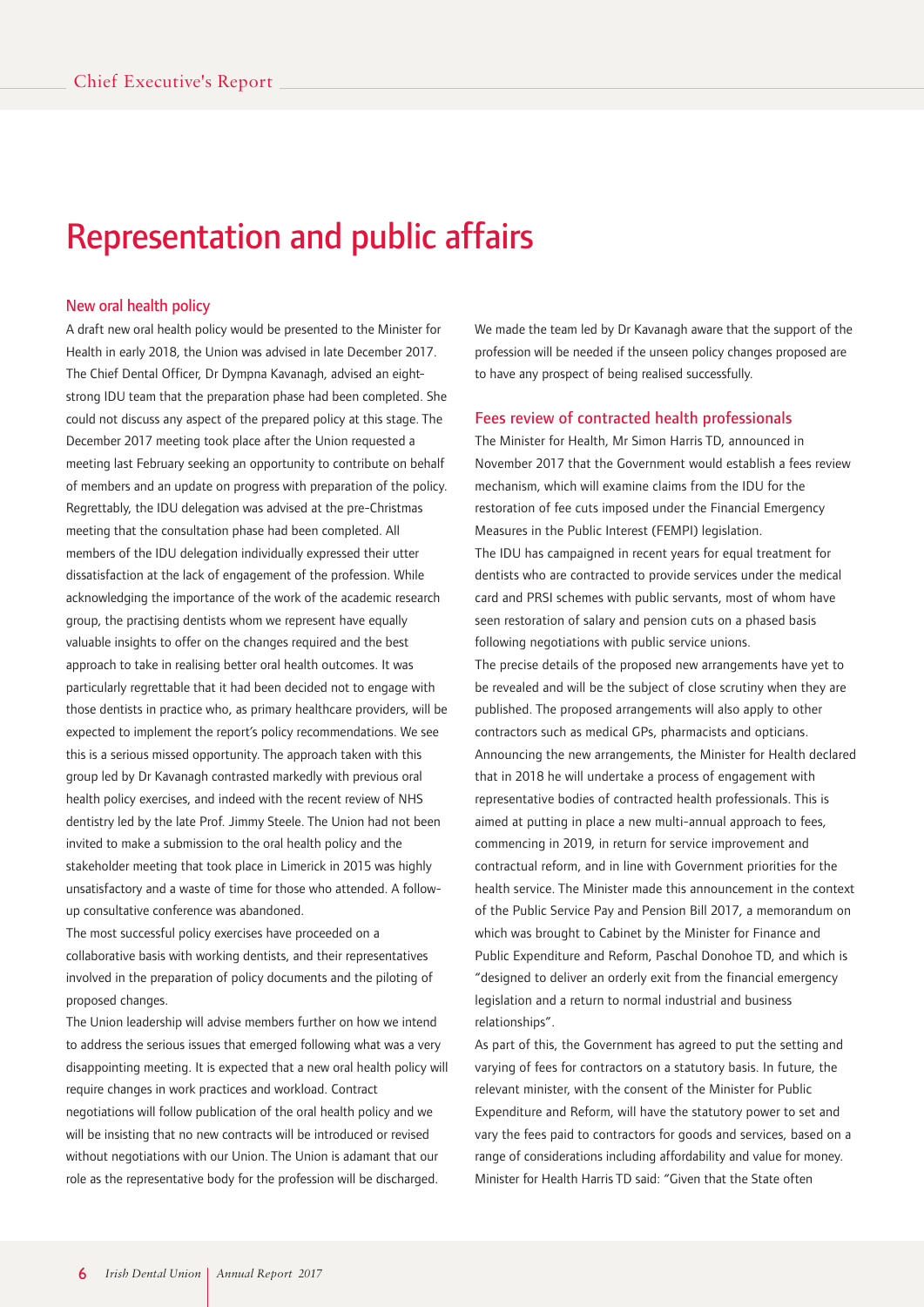# Collective representations

# Public Service Pay Commission The Report of the Public Service Pay Commission was published in

2017. It found that average public service earnings were 8% lower than in 2008.

# Recruitment

The report concludes that public service recruitment and retention difficulties were confined to a small number of specific areas. The Commission endorsed the view of the IDA that "public dentistry" is one such area where there is evidence of difficulties in recruitment and retention.

The Commission's report cited the IDA's submission, which it says "highlighted the problems in the recruitment and retention of public dental surgeons in some areas of public dentistry".

#### Pension

The report recommended that employee pension contributions should increase at the same time as the pension levy is phased out. It concluded that public servants employed before 2013 have pensions worth between 12% and 18% more than average pensions in the private sector but says pension arrangements for public servants hired after January 2013 are on a par with private sector averages.

#### **Hours**

The report said that 15 million additional public service working hours were introduced by the Haddington Road Agreement rather than by FEMPI. As such, the issue was outside the Commission's terms of reference, which were to advise on the unwinding of the FEMPI legislation.

## Public service pay talks

Talks concluded in June 2017 at the Workplace Relations Commission (WRC) on the extension of the Lansdowne Road Agreement.

The IDU participated in the WRC talks for over a fortnight and for the full duration of most discussions, which culminated in the presentation of the terms detailed below.

In summary, the terms provided for limited pay increases for staff of between 6% and 7% for higher paid public servants such as dentists. The salary increases being proposed are as follows:

engages in long-term contracts for the provision of services to citizens, it is vital that the interests of the taxpayer are protected through fluctuations in the economic cycle. Importantly, this power to set and vary fees provides for consultation with contracted professionals. The groups involved are general practitioners, community pharmacists, dentists, opticians and opthalmologists". The Minister said: "The Bill provides a pathway towards a new multiannual approach to fees for primary care contractors whose fees were reduced during the crisis. Of course, the approach to any consultation must be informed by the significant structural reforms and productivity improvements that have been delivered across the public sector in recent years. I look forward to positive and fruitful engagement, in the interests of ensuring the continued delivery and modernisation of care to the patients who rely on the public health services".

## Pre-Budget submission

The IDA pre-Budget 2018 submission was published in July 2017 and made the following recommendations:

- **■** reform and expand the Med 2 Scheme;
- **■** reinstate preventive and restorative care under the Dental Treatment Benefit Scheme for PRSI payers;
- engage with the IDA to develop a new state dental scheme for medical card holders;
- **■** reinstate sufficient numbers of staff in all HSE areas to ensure patients of the HSE's public dental service and orthodontic service have access to equitable services, irrespective of geographical location;
- **■** implement the key recommendations of the National Clinical Programme for Paediatrics and Neonatology model of care for paediatric healthcare services in Ireland;
- tackle the orthodontic waiting lists;
- explore with the IDA the potential participation of dentists in health promotion and chronic disease management;
- divert a percentage of any taxes raised through a sugar tax towards an oral healthcare programme; and,
- introduce incentives to dentists similar to those provided to other healthcare professionals and address the cost of doing business in Ireland.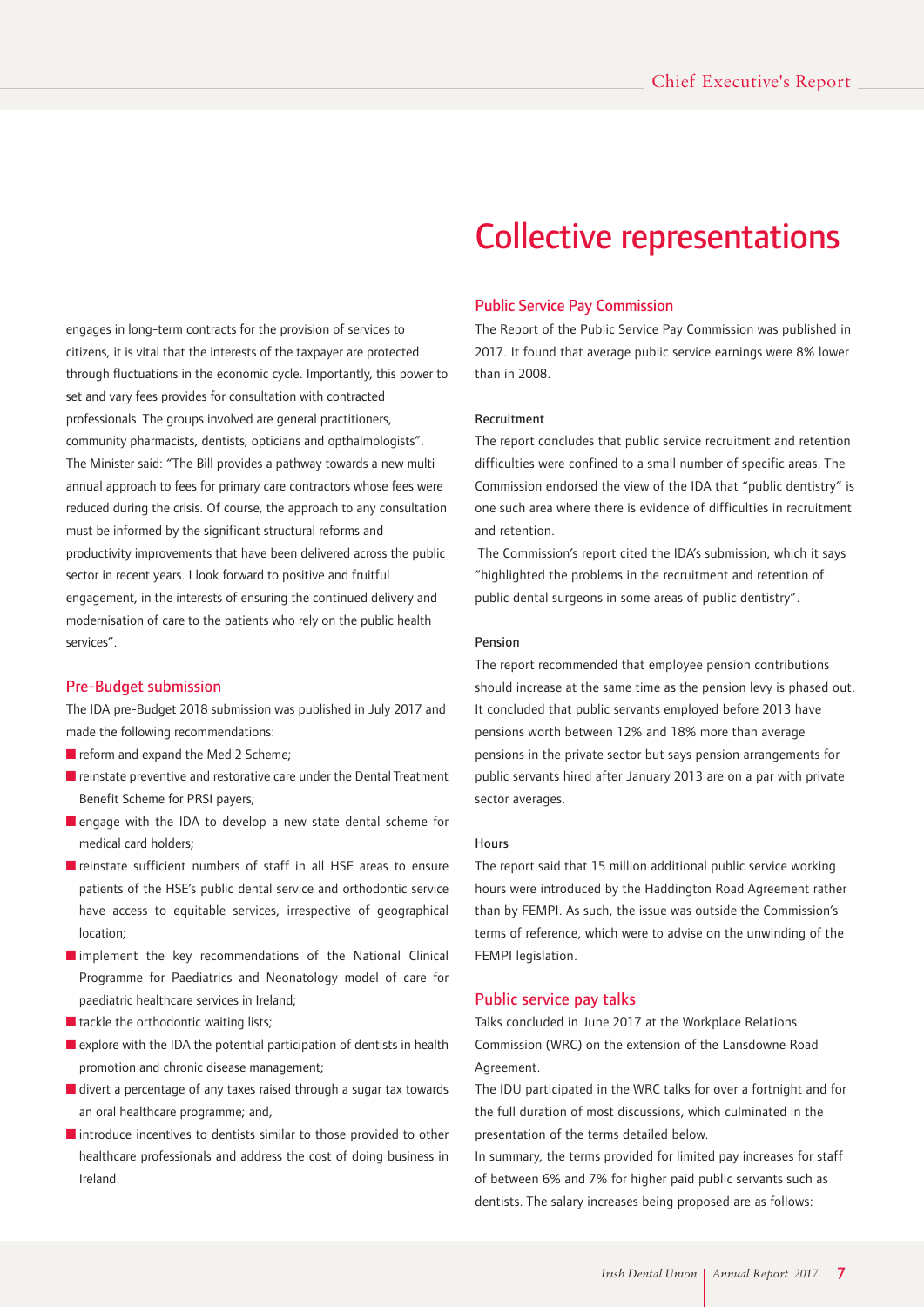#### **2018:**

• January 1: 1%

 $\cdot$  October 1: 1%

#### **2019:**

• September 1: 1.75%

#### **2020:**

• October 1: 2%

The temporary pensions levy (or Pension Related Deduction) introduced after 2009 was to be retained, however, as a pensions contribution on a permanent basis. Lower levels of pension contributions would apply to dentists and others employed after 2013. It should also be noted that under the existing public service pay agreement, public servants earning over €65,000 received restoration of half of the FEMPI cuts introduced in 2013 from January 2018 (i.e., a similar level of increase to that paid on April 1 last), while those earning over  $£110,000$  are to receive a restoration of one-third of the 2013 cuts from April 2018, and the final third from April 1, 2019. Provision is also made to examine the situation of staff recruited on lower salary levels after 2011. The proposals also allow the possibility that staff will be able to revert to the level of working hours that they dispensed prior to the introduction of additional hours in the Haddington Road Agreement. However, in choosing to revert to the lower hours, they would also have their pay reduced on a commensurate basis. An examination of the recruitment and retention difficulties apparent throughout the public service was also proposed. This exercise is to be completed by the end of 2018, with any proposals to address those difficulties to follow thereafter. It will be remembered that the Public Service Pay Commission endorsed the claims of the IDU of recruitment and retention difficulties in the public dental service, so we will certainly be presenting a detailed submission to this proposed new review.

# Garda vetting

The Union took a decisive leadership role in representing the interests of members in 2017, arising from the enactment of legislation requiring that all dentists (and others) who could come into contact with children and vulnerable adults be Garda vetted. Following extensive IDU representations, the Minister for Justice agreed to extend the deadline for the completion of Garda vetting until April 30, 2018, rather than the December 31, 2017, deadline

initially stipulated in the legislation. This Ministerial regulation had just been signed into law after the Union had sent a second letter to the Minister indicating our concerns about the complete inadequacy of arrangements and the lack of communication or engagement with the dental profession.

# **A person who contravenes this section shall be guilty of an offence and is potentially liable for a fine not exceeding** €**10,000 or imprisonment for a term not exceeding five years or both".**

In April 2016, the Minister for Justice and Equality commenced the National Vetting Bureau (Children and Vulnerable Persons) Acts 2012 to 2016 (the Vetting Act). It has put in place statutory requirements for the Garda vetting of persons involved in working with children under 18 years of age or vulnerable persons. In accordance with section 21 of the Vetting Act, the Minister for Justice and Equality has prescribed applications for retrospective vetting of employees and other persons who have not previously been Garda vetted and who undertake relevant work or activities with children or vulnerable persons.

The legislation provides that: "A relevant organisation shall not permit any person to undertake relevant work or activities on behalf of the organisation unless the organisation receives a vetting disclosure from the National Vetting Bureau in respect of that person. A person who contravenes this section shall be guilty of an offence and is potentially liable for a fine not exceeding ¤10,000 or imprisonment for a term not exceeding five years or both".

Typically, the vetting process has two stages, where initially candidates are asked to provide some form of identity validation with documents such as passports, utility bills, etc., where they consent to the vetting process. Thereafter, when these details have been received by the vetting bureau and an account is set up, the candidate will receive an email inviting them to complete their application online. The legislation has implications for dentists dealing with children/vulnerable adults and in a number of capacities, be they employees of State agencies, self-employed practitioners holding State contracts with agencies such as the HSE/Department of Social Protection, self-employed practitioners in full-time private practice, or practice owners responsible for their own staff.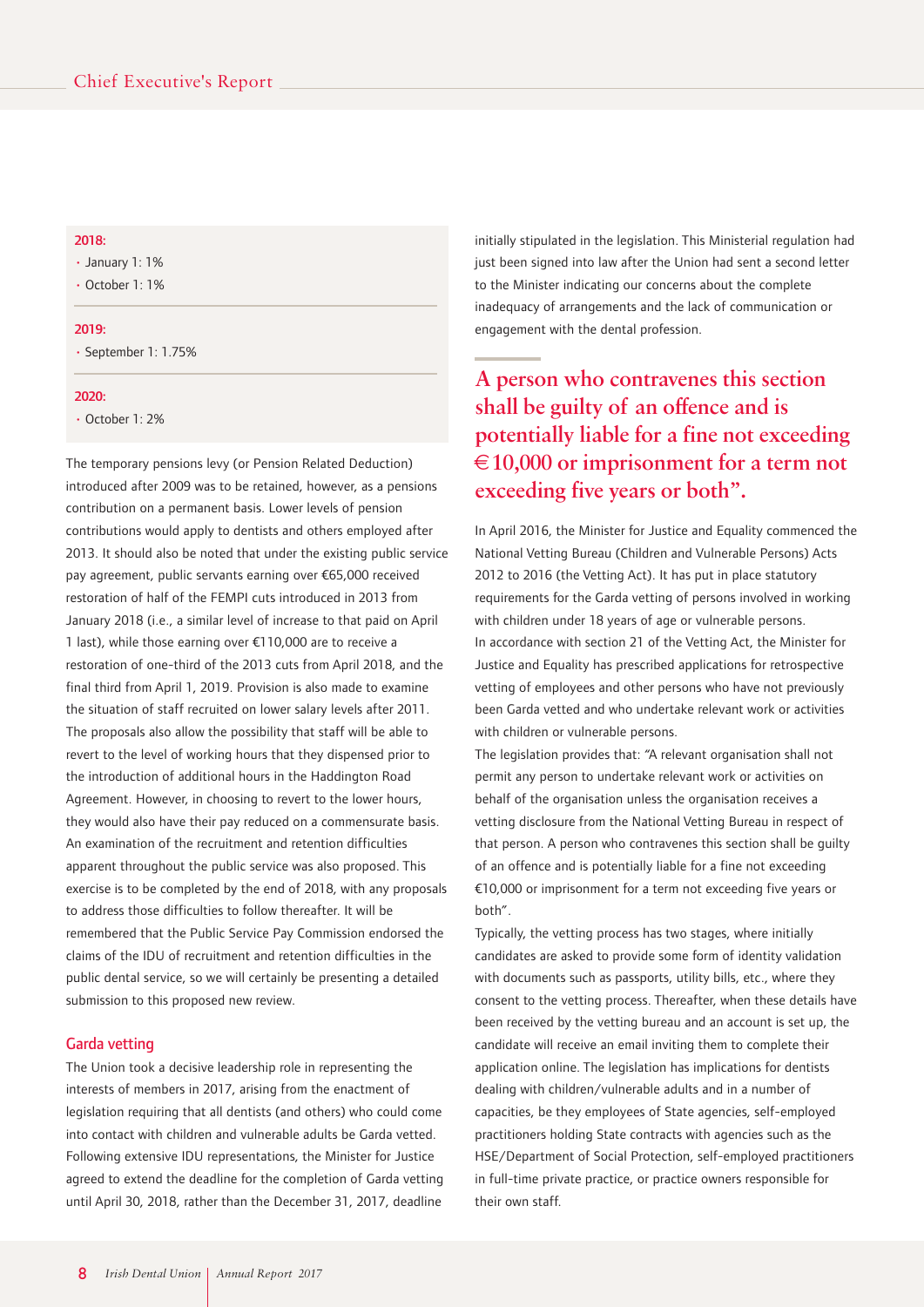# Benefits and services

# Advice and representation

Staff members in IDA House provided advice and representation to GP members on the following issues:

- **■** employment law;
- **■** practice management;
- **■** health and safety;
- **■** Dental Council guidelines;
- **■** infection control:
- **■** probity;
- **■** HSE Inspections;
- **■** data protection; and,
- **■** Revenue/tax issues.

**BDO has confirmed, subject to the usual caveats, that in its opinion the use of the model agreement, as updated, should not create a VAT liability, provided that the terms and conditions contained in that agreement are adhered to and reflect the actuality of the matter.**

# Updated associate agreement

In 2017, some concerns were raised regarding a potential VAT issue surrounding the engagement of associate dentists, and in particular the use of the model Dental Associate Agreement as prepared by Grant Thornton on behalf of the Irish Dental Association some years ago. First and foremost, the IDU must reiterate that the tax affairs of individual members are a matter for those members and we are not in a position to comment on individual cases. In addition, we are not tax advisors and as stated in the draft document, any member who intends using a model agreement should take independent professional advice. Having said that, we requested Grant Thornton to review the original model agreement to determine if it is still appropriate, taking into account the passing of time and any relevant changes in legislation or Revenue Commissioners practices in that period. Grant Thornton has proposed some minor amendments to the model agreement.

We also engaged BDO to carry out a third-party review of both the model agreement and the overall VAT implications surrounding the matter.

BDO has confirmed, subject to the usual caveats, that in its opinion the use of the model agreement, as updated, should not create a VAT liability, provided that the terms and conditions contained in that agreement are adhered to and reflect the actuality of the matter.

Copies of the updated model agreements are available on request from IDA House.

# AIB merchant card deal

In 2017, the IDA negotiated a new deal with AIB Merchant Card Services, including use of the new Clover terminal provided by AIB. These rates are available exclusively to IDA members and members should advise AIB of their IDA membership number to ensure that they benefit from the terms of the special deal available.

# Communication with members

In 2017, there were:

- **■** e-newsletters for dentists in private practice;
- **■** over 40 general email updates for GP members; and,
- **■** six editions of the Journal of the Irish Dental Association.

# **CPD**

CPD events for GP members held in 2017 included:

- **■** the annual practice management seminar in January;
- Annual Scientific Meeting in May;
- **■** numerous hands-on courses and masterclasses throughout the year; and,
- **■** local branch courses and scientific meetings.

# Dental Complaints Resolution Service

The Dental Complaints Resolution Service (DCRS) published its fifth annual report in July 2017, when it provided details of the 102 complaints it dealt with in 2016.

The DCRS is a voluntary service, which offers an independent and free mediation service to patients who have complaints about their dentists. The initiative is supported by the IDU/IDA but operates independently of it.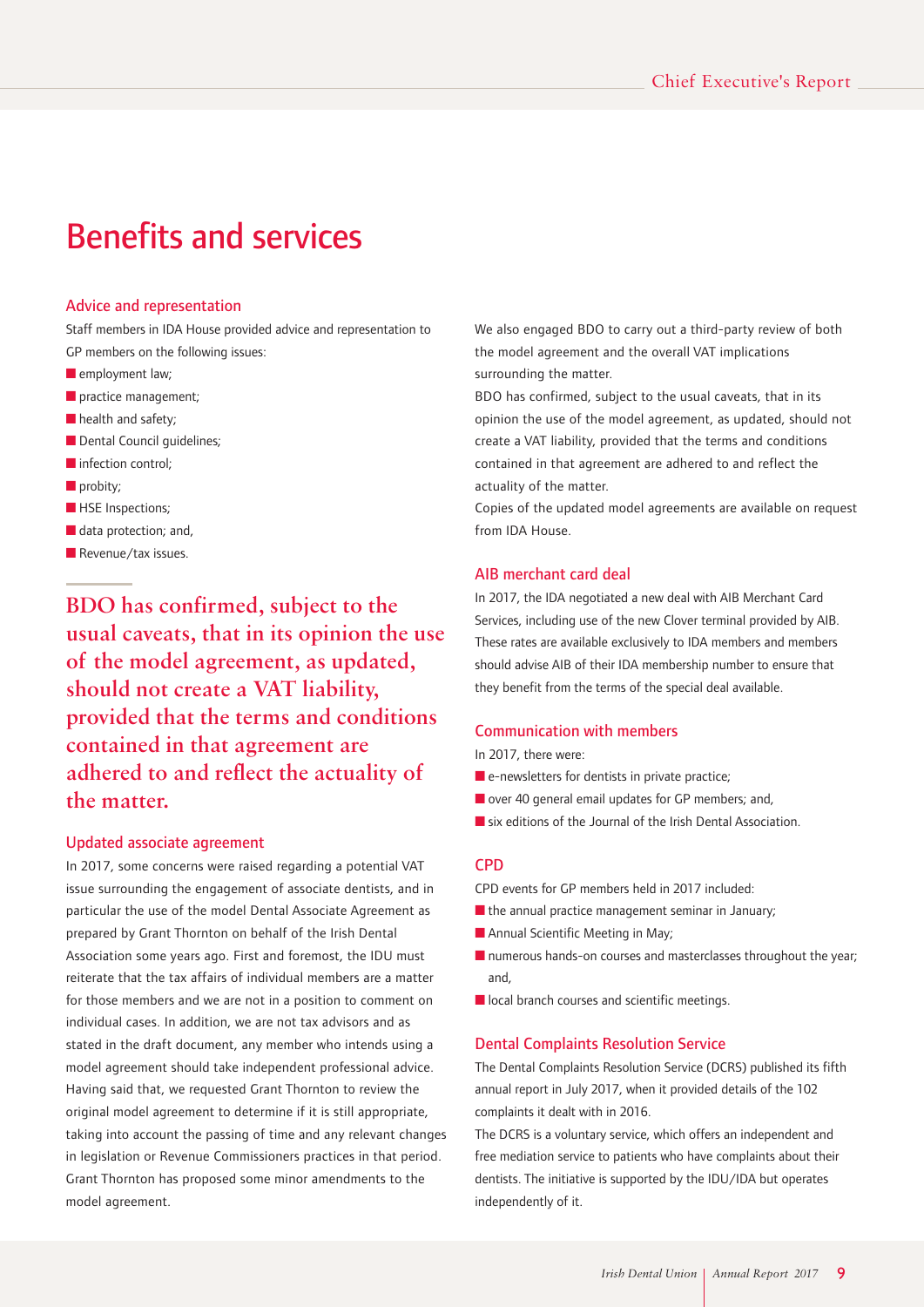In 2017, we surveyed members on the Service and the findings show that:

- 96% of respondents were aware of the Service (91% in 2015);
- 88% were aware that this was a service provided by the IDA (80% in 2015);
- 50% were aware of the Service's website (40% the year before);
- 89% were aware that the Dental Council requires dentists to have a procedure in their practice to handle complaints (74% in 2015);
- 15% were very or extremely familiar with the operation of the Service (13% in 2015), while 53% were not at all or slightly familiar with the operation of the Service (60% in 2015);
- 97% support the idea of the Service as a worthwhile initiative (unchanged);
- 95% believe that dentists generally support the idea of the Service (94% in 2015);
- 95% would avail of the Service if a patient raised a complaint which could not be resolved directly (94% in 2015);
- 65% were very or completely satisfied with the timeliness of the response and ongoing dialogue with the Service (64% in 2015); and,
- **■** 89% were very or completely satisfied with the written communications with the service (60% in 2015).

**The new online learning management system has continued to be a great success in 2017 in assisting members to record their CPD and register for courses.**

# DAS tax advice service

The Union has had an insurance-based policy via brokers in London in place since 2013, which ended in early 2018. The tax protection policy met up to  $E$ 2,500 in reasonable professional costs incurred by dentists who were subject to an audit of their business accounts by the Revenue Commissioners. It also covered appeals regarding PAYE or PRSI compliance following an audit by the Revenue Commissioners or the Department of Social, Community and Family Affairs, or in relation to any appeal proceedings following an audit carried out by the Revenue Commissioners in respect of any VAT liabilities.

# Publications for IDU members

In 2017 we made two new publications available to IDU members. A HR guide for dentists in private practice, covering essential employment law and human resources topics that all employers (and employees) should be aware of, was posted to all members in private practice on renewal of their membership in 2017.

In October 2017, we launched a guide 'Starting Dentistry in Ireland', for IDU members who have recently graduated or who are newly arrived to Ireland. Topics such as the registration process, CVs and interviews, professional indemnity, tax affairs, the difference between being self-employed and being an employee, mentorship, third-party dental schemes, data protection, Dental Council guidelines, and continuous professional development (CPD) requirements are included. Both documents are available on request from IDA House and should be used in conjunction with the members' section of the IDA website, which contains a wealth of information.

#### Learning management system

The new online learning management system has continued to be a great success in 2017 in assisting members to record their CPD and register for courses.

## Professional indemnity

Irish Dental Union members continued to receive preferential discounted rates with Dental Protection Limited (DPL) arising from their membership of the Union in 2017. Linked to this, we saw another busy and successful year in the operation of the DCRS. Members were also entitled to further discounts arising from the risk credits scheme operated by DPL.



Julie Mailre

**Fintan Hourihan CEO**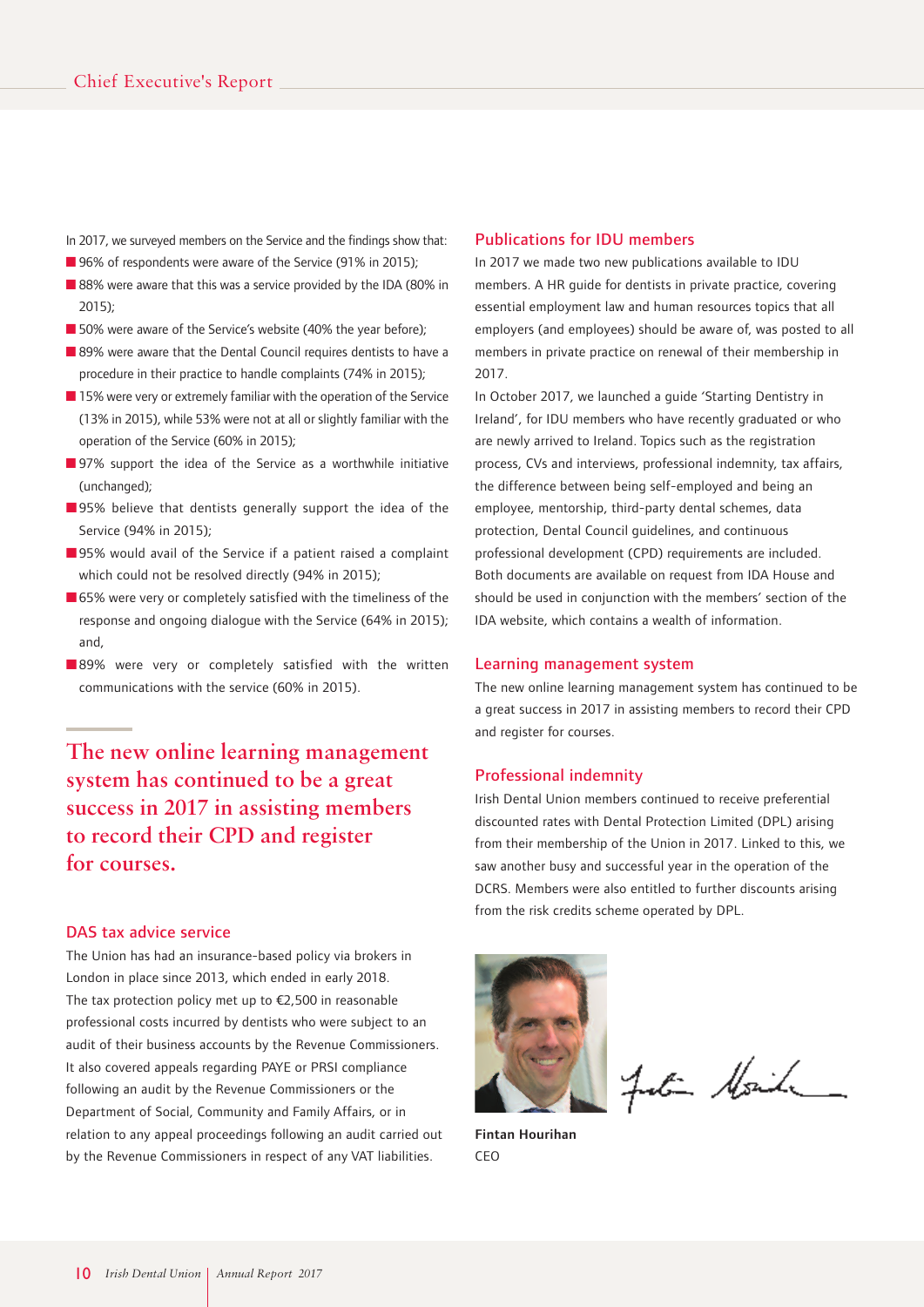# IDU COUNCIL, TRUSTEES AND COMMITTEE MEMBERS 2017

# COUNCIL: HONORARY OFFICERS

| President:                   | Dr Robin Foyle         |
|------------------------------|------------------------|
| <b>Vice President:</b>       | Dr PJ Byrne            |
| <b>President Elect:</b>      | Dr Kieran O'Connor     |
| <b>Honorary Secretary:</b>   | Dr Gillian Smith       |
| <b>Honorary Treasurer:</b>   | Dr Eamon Croke         |
| Honorary Membership Officer: | Dr Frances O'Callaghan |

#### COUNCIL: OTHERS

| <b>Honorary Secretary Elect:</b>      | Dr Clodagh McAllister |  |  |
|---------------------------------------|-----------------------|--|--|
| <b>HSE Dental Surgeons Group Rep:</b> | Dr Michaela Dalton    |  |  |
| <b>GP Group Representative:</b>       | Dr John Nolan         |  |  |
| JIDA Representative:                  | Dr Joe Hennessy       |  |  |
| <b>Elected Member:</b>                | Dr Liam Lynch         |  |  |
| Co-opted Members:                     | Dr Rebecca Gavin      |  |  |
|                                       | Dr Dina Dabic         |  |  |
|                                       | Dr John Adye-Curran   |  |  |

# COUNCIL: REPRESENTATIVE MEMBERS

| South Eastern Branch Representative:                      | Vacant             |
|-----------------------------------------------------------|--------------------|
| North Eastern Branch Representative:                      | Vacant             |
| North Munster Branch Representative:                      | Vacant             |
| Munster Branch Representative:                            | Dr Mairéad Browne  |
| Kerry Branch Representative:                              | Dr Susan Crean     |
| Metro Branch Representative:                              | Dr Naomi Rahman    |
| Metro Branch Representative (2):                          | Dr Richard Lee Kin |
| Western Branch Representative:                            | Dr Paul Murphy     |
| North Western Branch Representative:                      | Dr Rory Fleming    |
| HSE Dental Surgeons Group Representative: Dr Niall Murphy |                    |
| GP Group Representative:                                  | Dr Caroline Robins |
| GP Group Representative (2):                              | Dr Tim Lynch       |
| <b>International Affairs:</b>                             | Dr Robin Foyle     |

#### EXECUTIVE COMMITTEE

| President:                       | Dr Robin Foyle         |
|----------------------------------|------------------------|
| <b>Vice President:</b>           | Dr PJ Byrne            |
| <b>President Elect:</b>          | Dr Kieran O'Connor     |
| <b>Honorary Secretary:</b>       | Dr Gillian Smith       |
| <b>Honorary Treasurer:</b>       | Dr Eamon Croke         |
| Honorary Membership Officer:     | Dr Frances O'Callaghan |
| <b>Honorary Secretary Elect:</b> | Dr Clodagh McAllister  |
| <b>HSE Group Representative:</b> | Dr Michaela Dalton     |
| <b>GP Group Representative:</b>  | Dr John Nolan          |

# TRUSTEES

Dr Jane Renehan

Dr Martin Holohan Dr Garrett McGann

#### GENERAL PRACTICE GROUP

| Chair:                               | Dr Tom Rodgers        |
|--------------------------------------|-----------------------|
| Vice Chair:                          | Dr James Turner       |
| Chairman Elect:                      | Vacant                |
| <b>Honorary Secretary:</b>           | Dr Sean Ó Seachnasaí  |
| Kerry Branch Representative:         | Dr Tim Lynch          |
| Metro Branch Representative:         | Dr Clodagh McAllister |
|                                      | Dr John Nolan         |
| Munster Branch Representative:       | Dr Kieran O'Connor    |
| North Eastern Branch Representative: | Dr Tom Rodgers        |
| North Munster Branch Representative: | Dr Andrew Kelly       |
| North Western Branch Representative: | Dr Stephen Moore      |
| South Eastern Branch Representative: | Dr Caroline Robbins   |
| Western Branch Representative:       | Dr Neysan Chah        |
| Co-opted members:                    | Dr Mairéad Browne     |
|                                      | Dr Eamon Croke        |

#### HSE DENTAL SURGEONS GROUP

| President:                         | Dr Niall Murphy             |
|------------------------------------|-----------------------------|
| Vice-President:                    | Dr Michaela Dalton          |
| <b>President Elect:</b>            | Dr Christine Myers          |
| <b>Honorary Secretary:</b>         | Dr Amalia Pahomi            |
| Kerry Branch:                      | Vacant                      |
| Metro Branch:                      | Dr Rikka Brennan            |
| Metro Branch (2):                  | Dr Grainne Dumbleton        |
| Munster Branch:                    | Dr Evelyn Crowley           |
| North Eastern Branch:              | Vacant                      |
|                                    |                             |
| North Munster Branch:              | Dr Josephine Landers        |
| North Western Branch:              | Dr Padraig Halvey           |
| South Eastern Branch:              | Dr Barbara O'Brien          |
| Western Branch:                    | Dr Bridget Harrington-Barry |
| <b>Orthodontic Representative:</b> | Dr Ciara Scott              |
| Elected:                           | Dr Evelyn Connolly          |

*All listings above as of December 31, 2017.*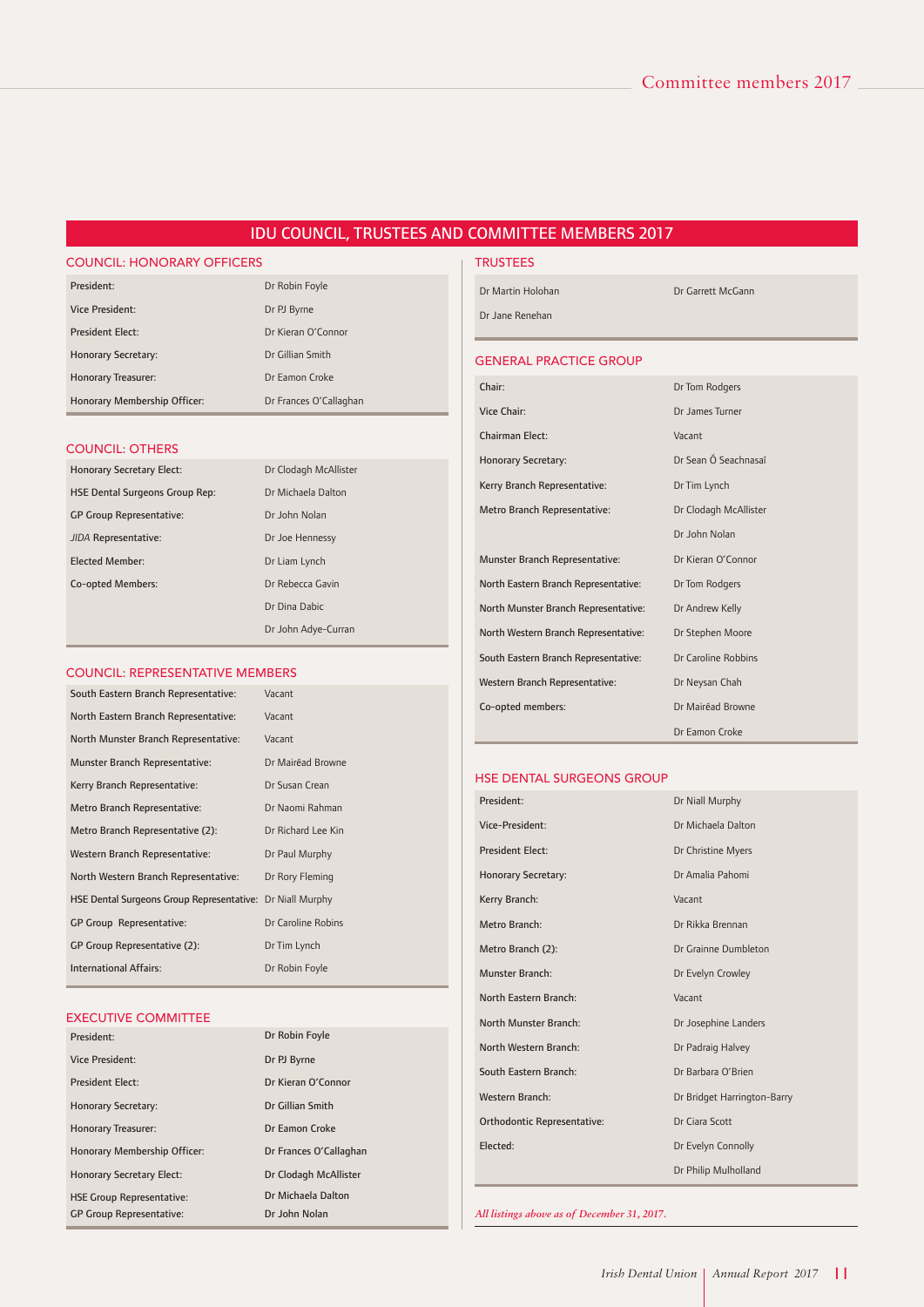# HSE Dental Surgeons Group

We had a very successful Annual Scientific Conference in Kilkenny last October, with over 150 delegates in attendance. The wide variety of lecture topics included antibiotic prescribing in our practices, with our new prescribing guidelines now in place, and the use of posterior composites, with the Minamata Convention and the phasing out of dental amalgam restorations on the horizon. These were all well received by the delegates.

In Kilkenny we also had a very strong, fully subscribed trade show. I would like to take this opportunity to thank all of our trade sponsors for their support.

At our AGM, as in previous years, we discussed the problems with low staff numbers, the very poor general anaesthetic services available to our patients, and the failure of the HSE to have meaningful discussions with the IDA about the ongoing problems with the HSE dental service. There was a long discussion on the fact that at present our children under 16 years of age and third-level students are the only Irish citizens that are not entitled to an annual dental check-up. The HSE Group of the IDA has put forward a motion to this year's AGM in Galway asking for this anomaly to be corrected.

#### **Staffing**

There has been some filling of dental posts as they arise due to retirements or resignations recently, and while Mr Bill Ebbitt of the HSE has accepted that oral health has suffered more than other areas in regard to the loss of posts, the HSE has been slow to act in replacing posts lost during the moratorium years.

Getting these posts reinstated is our main priority now as we cannot run our service to a standard our patients deserve unless it has sufficient staff numbers. The IDA carried out a survey on the recruitment and retention of staff with the assistance of our principal dental surgeons – the results of this were used as part of our business case for extra dental posts in 2018 under the HSE Service Improvement Plan.

# Oral Health Lead

I would like to acknowledge that the appointment of Dr Joseph Green

as the Oral Health Lead has been a positive move by the HSE, and hope that we as a group will have a good working relationship with Dr Green.

# Our committee

I would like to sincerely thank all of our committee members, who are passionate about our service and work selflessly on all of our behalf as our representatives. Special thanks to Dr Michaela Dalton, our Vice President, for all of her assistance over the years, and to our President Elect Dr Christine Myers. Christine has organised a great line-up of speakers for this year's Conference on October 11 and 12 at the Midlands Park Hotel in Portlaoise.

I would like to wish Dr Kieran O'Connor a very successful year as our President for the coming year, and thank Dr Robin Foyle for all of his assistance and the very professional manner in which he represented the Association in this past year.



**Dr Niall Murphy** President, HSE Dental Surgeons Group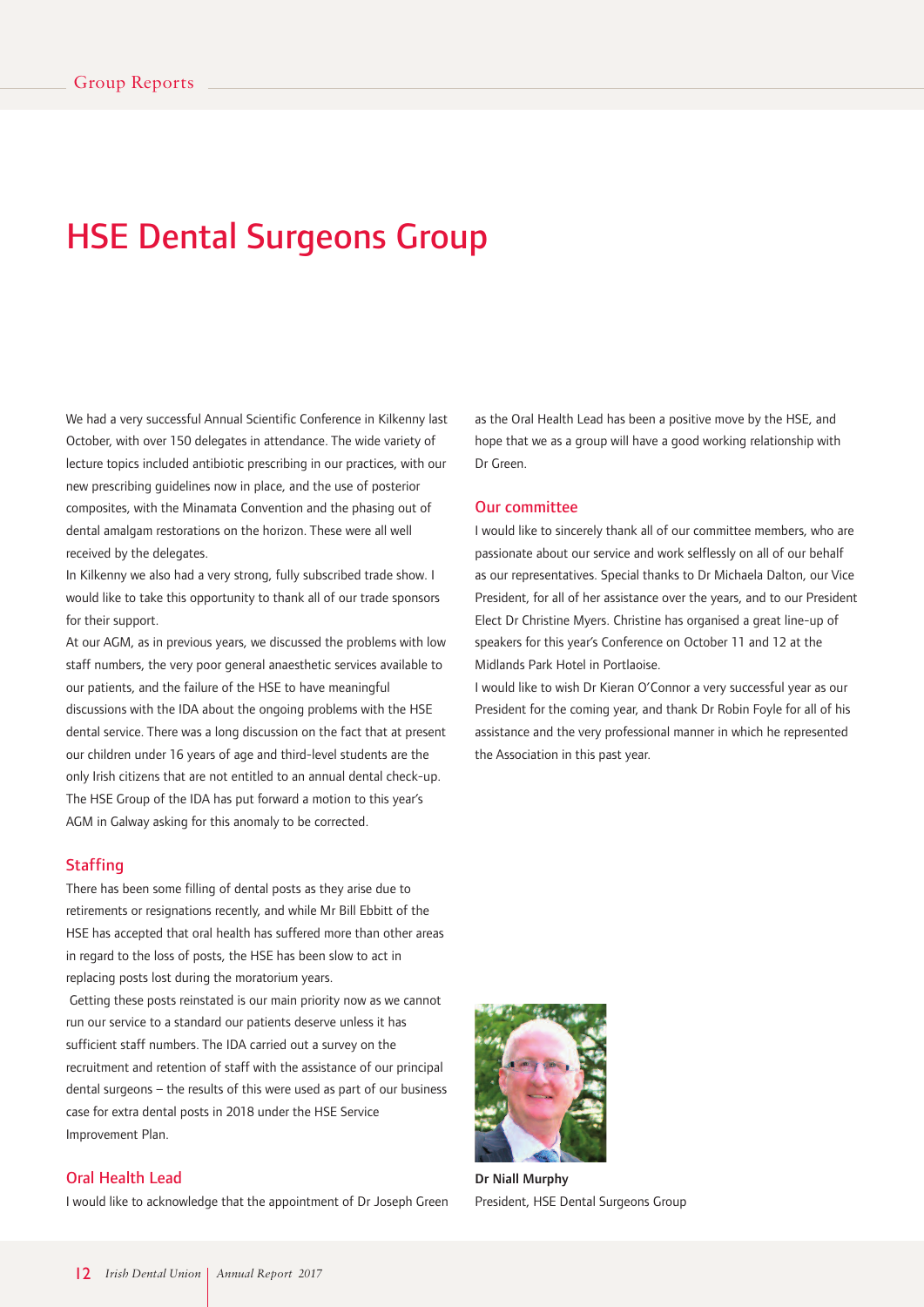# GP Group

There can be no doubt that 2017 was a busy and important year for general practice. It was certainly one of the busiest in many years for the General Practice Group within the Union, whom I was honoured to serve as GP Committee Chair.

As a trade union which is pledged to promote independent practice, we are mindful also of the need to represent our members who hold contracts with third parties such as the HSE, the Department of Employment Affairs and Social Protection, and others.

# DTBS and DTSS

For the two State schemes, the Union was challenged to deal with two very different sets of circumstances. The Dental Treatment Benefit Scheme (DTBS) was extended to cover the self-employed from March 27, 2017. This meant that from then self-employed persons with the required PRSI contributions were eligible for a free annual examination under the Scheme. Later in the year, we saw provision for both scale and polish and protracted periodontal treatments provided to eligible patients.

I was pleased to collaborate in our negotiating team with Drs John Nolan, Kieran O'Connor and Clodagh McAllister, along with our Chief Executive Fintan Hourihan, and Employment and Communications Officer Roisín Farrelly, in a series of meetings, initially with the then Minister for Social Protection, Leo Varadkar TD, and subsequently with his Departmental officials. Hopefully, our members will agree that we achieved considerable progress over the course of those five meetings with the Department of Social Protection (as it was known), culminating in agreement to allow the extension of the benefits to the self-employed.

# Online claims

Later in the year, the Department rolled out an online claims and payments system known as Welfare Partners. It gives me little pleasure to say that we had warned of the dangers in the approach taken by the Department in its rush to roll out the new system, and that these warnings were vindicated. There were many teething problems, which caused endless work for GP representatives and our

Union officials. Hopefully, lessons will have been learned within the Department.

The biggest difficulties we continue to face with the Dental Treatment Service Scheme (DTSS) reflect the fact that our members are left with an underfunded and unfit for purpose scheme and a completely inadequate contract, which was seriously problematic 25 years ago. The continued delays and excuses received from the Department of Health and the HSE are only serving to exacerbate the anger felt among dentists who continue to provide the highest standard of care to the patients in greatest need and for the least reward. As the economy is improving and dentists evaluate their practice models, this is an unsustainable approach to care and treatment for such a large cohort of patients, which we must continue to challenge robustly, united in our resolve and with as much strength as we can muster. It was regrettable that we saw further delay in publishing the oral health strategy and we can only hope that this will herald a sea change in the approach of the State towards supporting dentists providing the highest standards of dental care and treatment. Finally, I wish to place on record my thanks to my colleagues on the GP Committee for placing their trust in me as their Chairman over the past year, to the hardworking staff in IDA House, who continue to provide excellent support to the Committee, and to the membership generally and to my family for supporting me in such trying times to serve the profession. I want to thank all those who stepped down from the Committee after serving with great distinction and to offer my successor, Dr John Nolan, my full support and best wishes.



**Dr Tom Rodgers** GP Group Committee Chair, 2017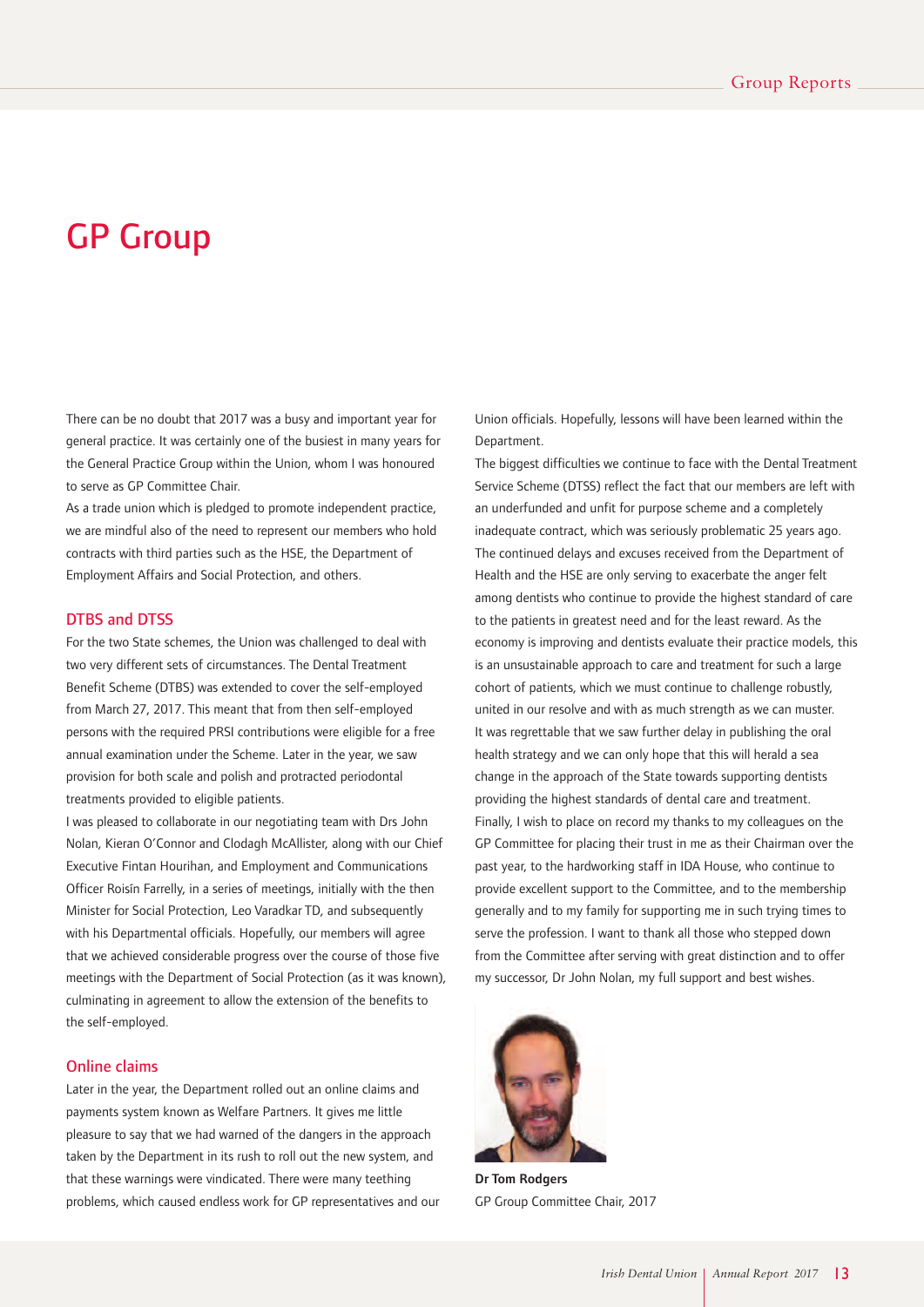# Trustees' Statement

**The trustees are responsible for preparing the financial statements in accordance with applicable law and Generally Accepted Accounting Practice in Ireland, including accounting standards issued by the Accounting Standards Board and promulgated by the Institute of Chartered Accountants in Ireland.**

The Trustees are required to prepare financial statements which give a true and fair view of the state of affairs of the Union at the end of each financial period and of the surplus or deficit for the period. They are responsible for keeping proper accounting records, for safeguarding assets and for preventing and detecting fraud and other irregularities.

Signed on behalf of the Executive Committee on April 4, 2018 by

wetterlow  $\overbrace{\phantom{aaaaa}}^{x}$ 

Dr Jane Renehan

#### Executive Committee

President: Dr Robin Foyle Vice President: Dr PJ Byrne President Elect: Dr Kieran O'Connor Honorary Secretary: Dr Gillian Smith Honorary Treasurer: Dr Eamon Croke Honorary Membership Officer: Dr Frances O'Callaghan Honorary Secretary Elect: Dr Clodagh McAllister GP Group Representative: Dr John Nolan HSE Dental Surgeons Group Rep: Dr Michaela Dalton

# **Trustees**

Dr Martin Holohan Dr Garrett McGann Dr Jane Renehan

The Trustees confirm that suitable accounting policies have been consistently applied, that reasonable and prudent judgements and estimates have been used in the preparation of the financial statements and that it is appropriate to assume that the Union will continue in being and to prepare the financial statements on a going concern basis.

Martine-Jelofohan

\_\_\_\_\_\_\_\_\_\_\_\_\_\_\_\_\_\_\_\_\_\_\_\_\_\_\_\_\_\_

Dr Martin Holohan

#### General Secretary

Mr Fintan Hourihan

#### Bankers

Bank of Ireland, 1 Main Street, Dundrum, Dublin 14

## **Solicitors**

O'Connor & Co., 8 Clare Street, Dublin 2

# Auditor

Grant Thornton, Chartered Accountants & Statutory Audit Firm, 24-26 City Quay, Dublin 2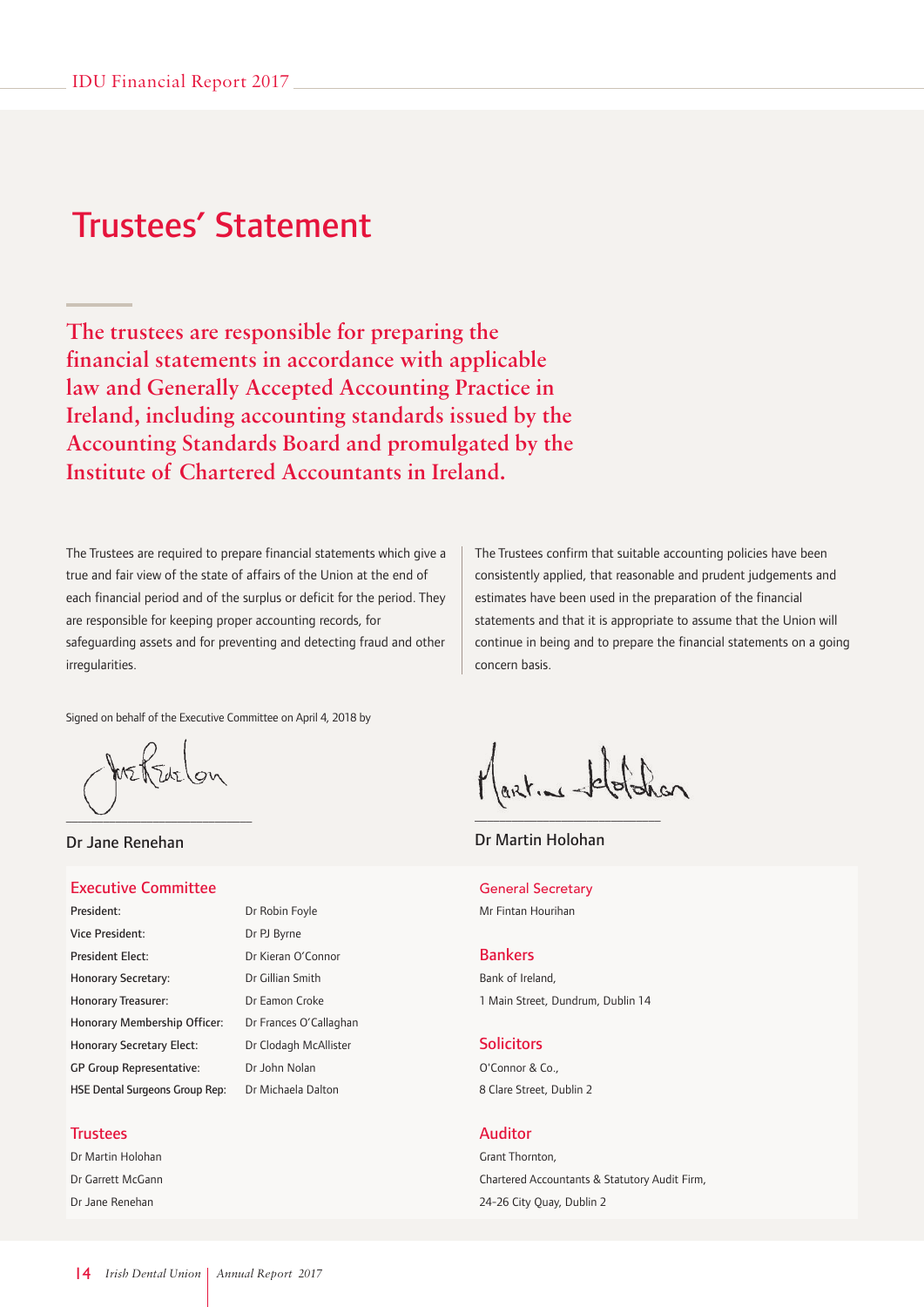# Independent auditor's report

**We have audited the financial statements of the Irish Dental Union for the year ended December 31, 2017, which comprise the Income and Expenditure Account, Balance Sheet, Cash Flow Statement, Accounting Policies and the related notes. The financial reporting framework that has been applied in their preparation is the accounting standards issued by the Financial Reporting Council and promulgated by the Institute of Chartered Accountants in Ireland including FRS 102 'The Financial Reporting Standard applicable in the UK and Republic of Ireland'.**

This report is made solely to the Union's members, as a body. Our audit work has been undertaken so that we might state to the Union's members those matters we are required to state to them in an auditor's report and for no other purpose. To the fullest extent permitted by law, we do not accept or assume responsibility to anyone other than the Union and the Union's members as a body, for our audit work, for this report, or for the opinions we have formed.

# RESPECTIVE RESPONSIBILITIES OF TRUSTEES AND AUDITOR

As explained more fully in the Trustees' Responsibilities Statement set out on page 2, the Union's Trustees are responsible for the preparation of the financial statements giving a true and fair view. Our responsibility is to audit and express an opinion on the financial statements in accordance with applicable Irish law and International Standards on Auditing (Ireland). Those standards require us to comply with the Auditing Practices Board's Ethical Standards for Auditors.

# SCOPE OF THE AUDIT OF THE FINANCIAL STATEMENTS

An audit involves obtaining evidence about the amounts and disclosures in the financial statements sufficient to give reasonable assurance that the financial statements are free from material misstatement, whether caused by fraud or error. This includes an assessment of: whether the accounting policies are appropriate to the Union's circumstances and have been consistently applied and adequately disclosed; the reasonableness of significant accounting estimates made by the trustees; and, the overall presentation of the financial statements. In addition, we read all the financial and nonfinancial information in the annual report to identify material

inconsistencies with the audited financial statements and to identify any information that is apparently materially incorrect based on, or materially inconsistent with, the knowledge acquired by us in the course of performing the audit. If we become aware of any apparent material misstatements or inconsistencies we consider the implications for our report.

# OPINION ON FINANCIAL STATEMENTS

In our opinion the financial statements give a true and fair view, in accordance with Generally Accepted Accounting Practice in Ireland of the state of the Union's affairs as at December 31, 2017 and of its surplus for the year then ended.

We have obtained all the information and explanations we consider necessary for the purposes of our audit. In our opinion, the accounting records of the Union were sufficient to permit the financial statements to be readily and properly audited. The financial statements are in agreement with the accounting records.

# **Kevin Foley ACA**

For and on behalf of **Grant Thornton** Chartered Accountants & Statutory Audit Firm Molyneux House Bride Street Dublin 8

April 4, 2018.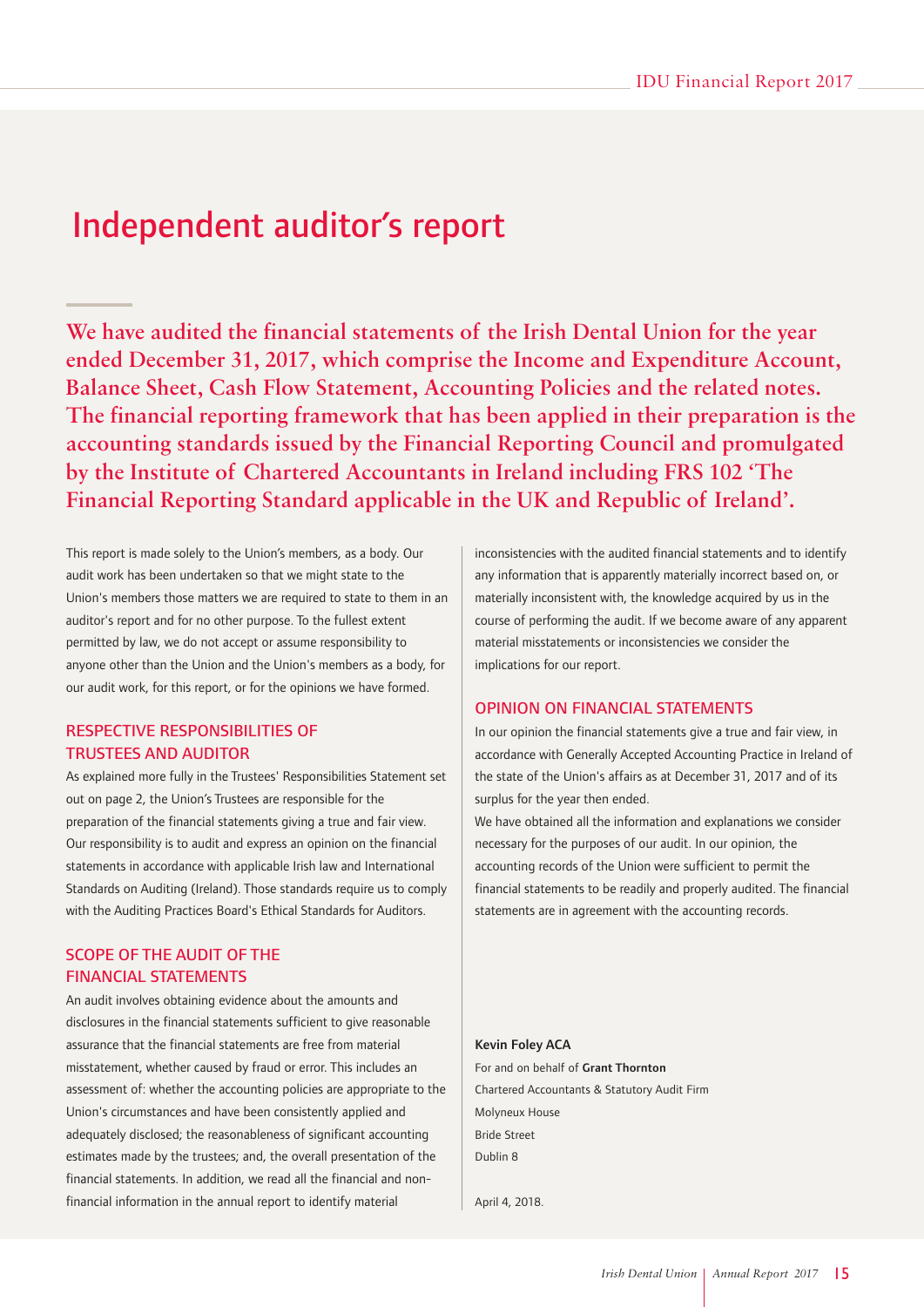# INCOME AND EXPENDITURE STATEMENT

FOR THE YEAR ENDED DECEMBER 31, 2017

| <b>INCOME</b>                                                                                                                                                                                                                                                                                                                                                                                                                                                                                                                                                                                                                                                                                      | <b>Note</b> | 2017<br>€                                                                                                                                                                                                                                    | 2016<br>€                                                                                                                                                                                                                                         |
|----------------------------------------------------------------------------------------------------------------------------------------------------------------------------------------------------------------------------------------------------------------------------------------------------------------------------------------------------------------------------------------------------------------------------------------------------------------------------------------------------------------------------------------------------------------------------------------------------------------------------------------------------------------------------------------------------|-------------|----------------------------------------------------------------------------------------------------------------------------------------------------------------------------------------------------------------------------------------------|---------------------------------------------------------------------------------------------------------------------------------------------------------------------------------------------------------------------------------------------------|
| Member subscriptions                                                                                                                                                                                                                                                                                                                                                                                                                                                                                                                                                                                                                                                                               |             | 691,831                                                                                                                                                                                                                                      | 820,904                                                                                                                                                                                                                                           |
| <b>EXPENDITURE</b><br>Wages and salaries<br><b>Termination costs</b><br><b>Employers PRSI</b><br>Staff pension contributions<br>Rates and water<br>Light and heat<br>Insurance<br>Repairs and maintenance<br>Cleaning<br>Estate service charge<br>Members' compensation<br>Travel and subsistence<br>Presidential expenses<br>Telephone<br>Equipment leasing charges<br>Printing, stationery and postage<br>Staff welfare<br>VHI<br>Meetings, delegations and courses<br>Sundry expenses<br>Subscriptions and affiliation fees<br>Public relations and advertising<br>Website development<br>Legal and professional fees<br>Member loan provision<br>Auditor's remuneration<br><b>Bank charges</b> | 7           | 324,687<br>25,800<br>35,604<br>33,061<br>4,889<br>2,643<br>30,531<br>13,717<br>1,006<br>66,678<br>31,001<br>5,785<br>6,646<br>3,885<br>34,498<br>847<br>17,618<br>9,454<br>7,393<br>9,810<br>16,785<br>1,878<br>(489, 154)<br>6,780<br>4,558 | 307,872<br>33,570<br>30,109<br>4,704<br>2,176<br>24,129<br>7,049<br>149<br>2,393<br>49,110<br>25,649<br>6,531<br>6,963<br>4,062<br>34,319<br>2,534<br>13,370<br>5,676<br>2,269<br>8,789<br>18,776<br>333<br>16,623<br>(22, 422)<br>6,780<br>3,954 |
| <b>EXCESS OF INCOME OVER (EXPENDITURE)</b>                                                                                                                                                                                                                                                                                                                                                                                                                                                                                                                                                                                                                                                         |             | 206,400<br>485,431                                                                                                                                                                                                                           | 595,467<br>225,437                                                                                                                                                                                                                                |
| Bank interest receivable<br>Tax on surplus/(deficit)                                                                                                                                                                                                                                                                                                                                                                                                                                                                                                                                                                                                                                               | 8<br>9      | 1,819                                                                                                                                                                                                                                        | 360                                                                                                                                                                                                                                               |
| <b>NET SURPLUS</b>                                                                                                                                                                                                                                                                                                                                                                                                                                                                                                                                                                                                                                                                                 |             | 487,250                                                                                                                                                                                                                                      | 225,797                                                                                                                                                                                                                                           |

The Union had no recognised gains or losses in the year other than those stated in the Income and Expenditure Statement.

Signed on behalf of the Executive Committee on April 4, 2018 by

METEAElon

\_\_\_\_\_\_\_\_\_\_\_\_\_\_\_\_\_\_\_\_\_\_\_\_\_\_\_\_\_\_

Dr Jane Renehan

Martine-Scholahan  $\frac{1}{\sqrt{2}}$  ,  $\frac{1}{\sqrt{2}}$  ,  $\frac{1}{\sqrt{2}}$  ,  $\frac{1}{\sqrt{2}}$  ,  $\frac{1}{\sqrt{2}}$  ,  $\frac{1}{\sqrt{2}}$  ,  $\frac{1}{\sqrt{2}}$  ,  $\frac{1}{\sqrt{2}}$  ,  $\frac{1}{\sqrt{2}}$  ,  $\frac{1}{\sqrt{2}}$  ,  $\frac{1}{\sqrt{2}}$  ,  $\frac{1}{\sqrt{2}}$  ,  $\frac{1}{\sqrt{2}}$  ,  $\frac{1}{\sqrt{2}}$  ,  $\frac{1}{\sqrt{2}}$ 

Dr Martin Holohan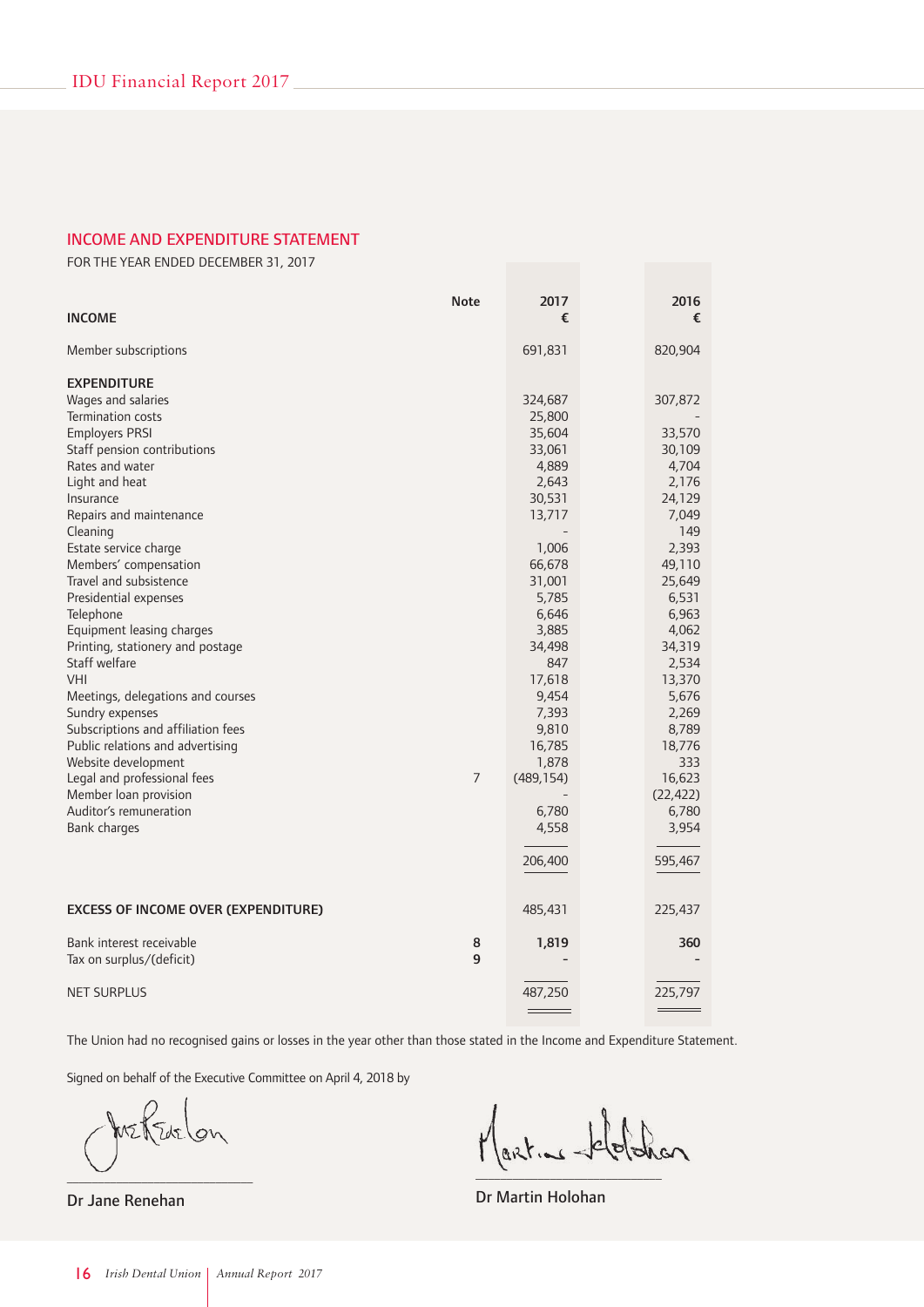# BALANCE SHEET

AS AT DECEMBER 31, 2017

|                                                                                                                                                                   | <b>Note</b> | 2017<br>€                                     | 2016<br>€                                    |
|-------------------------------------------------------------------------------------------------------------------------------------------------------------------|-------------|-----------------------------------------------|----------------------------------------------|
| <b>CURRENT ASSETS</b><br>Debtors<br>Cash at bank and in hand                                                                                                      | 10<br>11    | 249,576<br>172,531<br>422,107                 | 30,229<br>637,580<br>667,809                 |
| <b>LESS: CURRENT LIABILITIES</b><br>Amounts due to related party<br>Income tax<br>Trade creditors<br>Accruals<br><b>EXCESS OF CURRENT LIABILITIES OVER ASSETS</b> | 12          | (57, 363)<br>(2, 574)<br>(34, 410)<br>327,760 | (4,258)<br>(339)<br>(822, 702)<br>(159, 490) |
| <b>REPRESENTED BY:</b>                                                                                                                                            |             |                                               |                                              |
| <b>ACCUMULATED FUNDS ACCOUNT</b>                                                                                                                                  |             |                                               |                                              |
| Accumulated funds/ (deficit)                                                                                                                                      | 15          | 327,760                                       | (159, 490)                                   |
| <b>ACCUMULATED FUNDS/ (DEFICIT)</b>                                                                                                                               |             | 327,760                                       | (159, 490)                                   |

The notes on pages 19 to 23 form part of these financial statements.

Signed on behalf of the Executive Committee on April 4, 2018 by

metterlon \_\_\_\_\_\_\_\_\_\_\_\_\_\_\_\_\_\_\_\_\_\_\_\_\_\_\_\_\_\_

Dr Jane Renehan

 $\frac{1}{\sqrt{2}}$  ,  $\frac{1}{\sqrt{2}}$  ,  $\frac{1}{\sqrt{2}}$  ,  $\frac{1}{\sqrt{2}}$  ,  $\frac{1}{\sqrt{2}}$  ,  $\frac{1}{\sqrt{2}}$  ,  $\frac{1}{\sqrt{2}}$  ,  $\frac{1}{\sqrt{2}}$  ,  $\frac{1}{\sqrt{2}}$  ,  $\frac{1}{\sqrt{2}}$  ,  $\frac{1}{\sqrt{2}}$  ,  $\frac{1}{\sqrt{2}}$  ,  $\frac{1}{\sqrt{2}}$  ,  $\frac{1}{\sqrt{2}}$  ,  $\frac{1}{\sqrt{2}}$ 

Dr Martin Holohan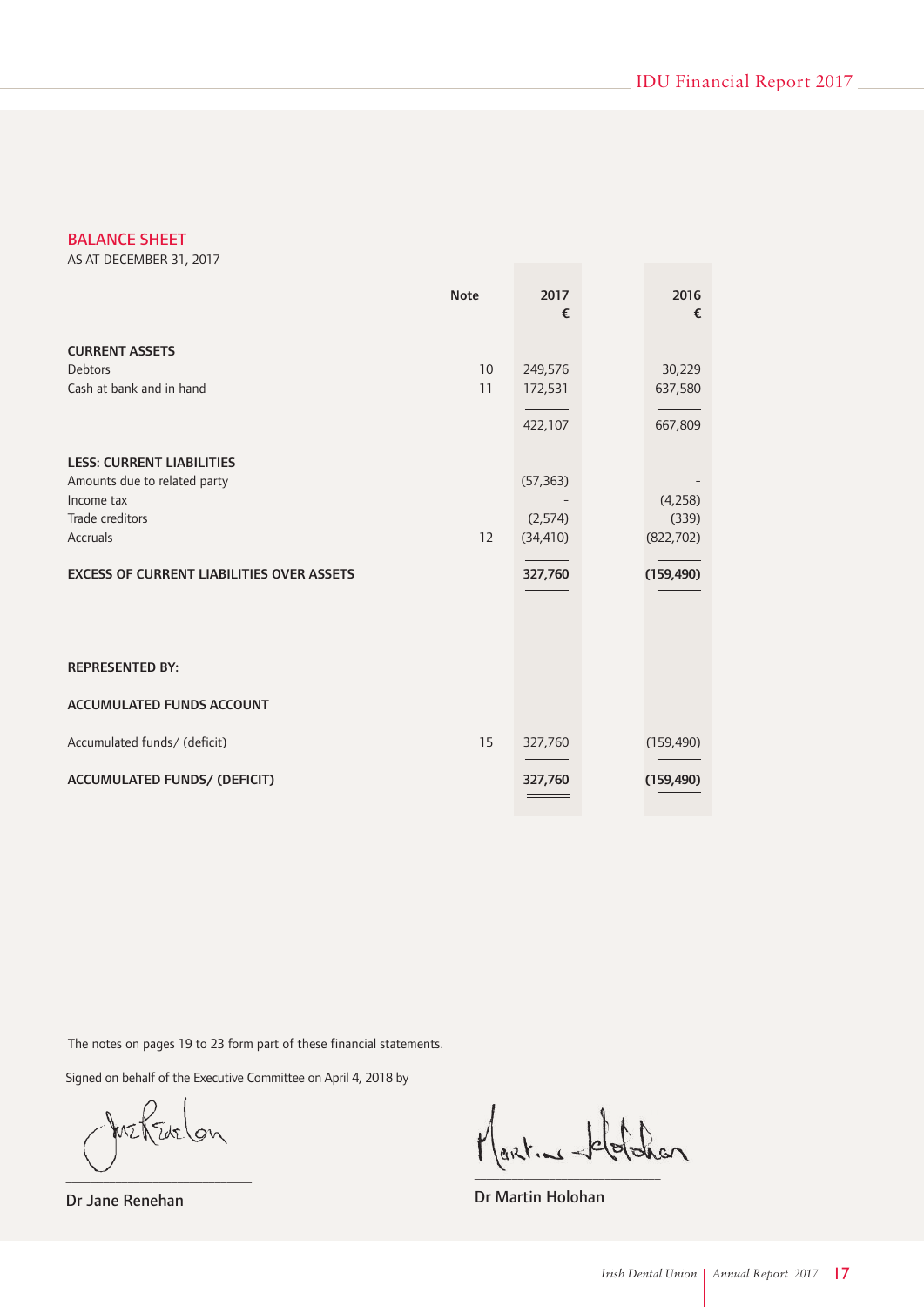# CASH FLOW STATEMENT

YEAR ENDED DECEMBER 31, 2017

|                                                          | 2017<br>€     | 2016<br>€ |
|----------------------------------------------------------|---------------|-----------|
| <b>CASH FLOWS FROM OPERATING ACTIVITIES</b>              |               |           |
| Profit/(loss) for the financial year                     | 487,250       | 225,797   |
| <b>ADJUSTMENTS FOR:</b>                                  |               |           |
| Interest received                                        | (1, 819)      | (360)     |
| (Increase)/Decrease in debtors                           | (219, 347)    | (12, 747) |
| (Decrease)/Increase in creditors                         | (732, 952)    | (72, 437) |
| NET CASH GENERATED FROM OPERATING ACTIVITIES             | (466, 868)    | 140,253   |
|                                                          |               |           |
| <b>CASH FLOWS FROM INVESTING ACTIVITIES</b>              |               |           |
| Interest received                                        | 1,819         | 360       |
|                                                          |               |           |
| <b>NET CASH FROM INVESTING ACTIVITIES</b>                | 1,819         | 360       |
|                                                          |               |           |
| <b>CASH FLOWS FROM FINANCING ACTIVITIES</b>              |               |           |
| <b>NET CASH INFLOW FROM FINANCING</b>                    |               |           |
| NET INCREASE IN CASH AND CASH EQUIVALENTS                | (465, 049)    | 140,613   |
| Cash and cash equivalents at beginning of financial year | 637,580       | 496,967   |
| CASH AND CASH EQUIVALENTS AT THE END OF FINANCIAL YEAR   | 172,531       | 637,580   |
|                                                          | $\sim$ $\sim$ |           |
| <b>CASH AT BANK AND IN HAND</b>                          | 172,531       | 637,580   |
|                                                          |               |           |

The notes on pages 19 to 23 form part of these financial statements.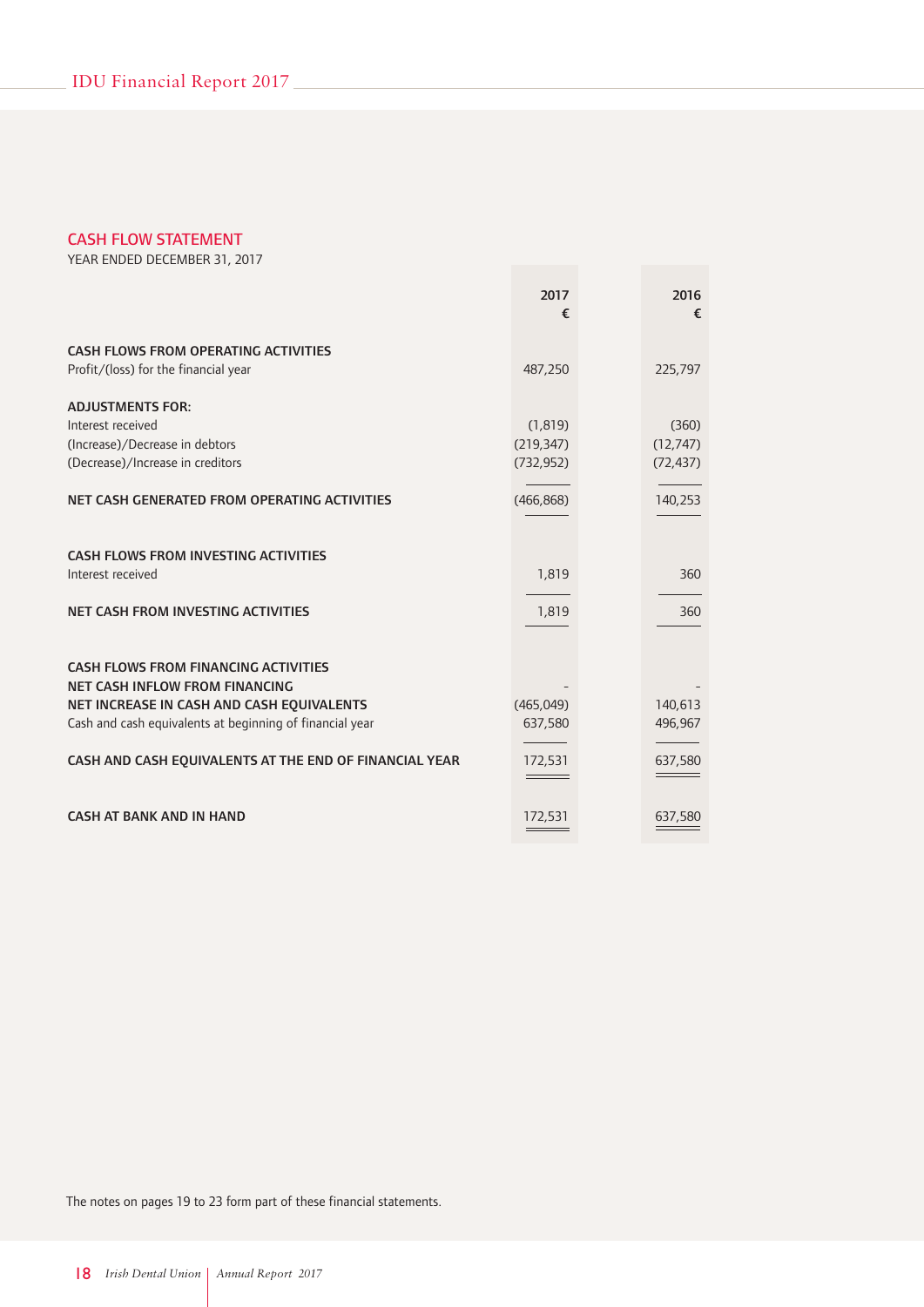# NOTES TO THE FINANCIAL STATEMENTS

YEAR ENDED DECEMBER 31, 2017

# 1. GENERAL INFORMATION

The Irish Dental Union was established in 2011 in the Republic of Ireland and has its business address at Unit 2 Leopardstown Office Park, Sandyford, Dublin 18. The Union's principal activity is to act as the representative body for the dental profession in the Republic of Ireland.

# 2. ACCOUNTING POLICIES

#### 2.1 Basis of preparation of financial statements

The financial statements have been prepared in accordance with Financial Reporting Standard 102, the Financial Reporting Standard applicable in the United Kingdom and the Republic of Ireland.

The preparation of financial statements in compliance with FRS 102 requires the use of certain critical accounting estimates. It also requires management to exercise judgment in applying the Union's accounting policies (see note 3).

The financial statements are presented in Euro  $(\epsilon)$ .

The following principal accounting policies have been applied:

#### 2.2 Revenue

Revenue is recognised to the extent that it is probable that the economic benefits will flow to the Union and the revenue can be reliably measured. Revenue is measured as the fair value of the consideration received or receivable, excluding discounts, rebates and sales taxes.

#### 2.3 Pensions

## Defined contribution pension plan

The Union operates a defined contribution plan for its employees. A defined contribution plan is a pension plan under which the Union pays fixed contributions into a separate entity. Once the contributions have been paid the Union has no further payments obligations.

The contributions are recognised as an expense in the Income and Expenditure Statement when they fall due. Amounts not paid are shown in accruals as a liability in the Balance Sheet. The assets of the plan are held separately from the Union in independently administered funds.

# 2.4 Interest income

Interest income is recognised in the Income and Expenditure Statement using the effective interest method.

#### 2.5 Taxation

Tax is recognised in the Income and Expenditure Statement, except that a change attributable to an item of income and expense recognised as other comprehensive income or to an item recognised directly in equity is also recognised in other comprehensive income or directly in equity respectively. The current income tax charge is calculated on the basis of tax rates and laws that have been enacted or substantively enacted by the reporting date in the countries where the Union operates and generates income.

Deferred tax is recognised in respect of all timing differences at the reporting date, except as otherwise indicated. Deferred tax assets are only recognised to the extent that is probable that they will be recovered against the reversal of deferred tax liabilities or other future taxable profits. Deferred tax is calculated using the tax rates and laws that have been enacted or substantially enacted by the reporting date that are expected to apply to the reversal of the timing difference.

#### 2.6 Debtors

Short-term debtors are measured at transaction price, less any impairment. Loans receivable are measured initially at fair value, net of transaction costs, and are measured subsequently at amortised cost using the effective interest method, less any impairment.

## 2.7 Cash and cash equivalents

Cash is represented by cash in hand and deposits with financial institutions repayable without penalty on notice of not more than 24 hours. Cash equivalents are highly liquid investments that mature in no more than three months from the date of acquisition and that are readily convertible to known amounts of cash with insignificant risk of change in value.

#### 2.8 Financial instruments

The Union only enters into basic financial instruments transactions that result in the recognition of financial assets and liabilities like trade and other accounts receivable and payable and loans to related parties.

Debt instruments (other than those wholly repayable or receivable within one year), including loans and other accounts receivable and payable, are initially measured at present value of the future cash flows and subsequently at amortised cost using the effective interest method. Debt instruments that are payable or receivable within one year, typically trade payables or receivables, are measured, initially and subsequently, at the undiscounted amount of the cash or other consideration, expected to be paid or received.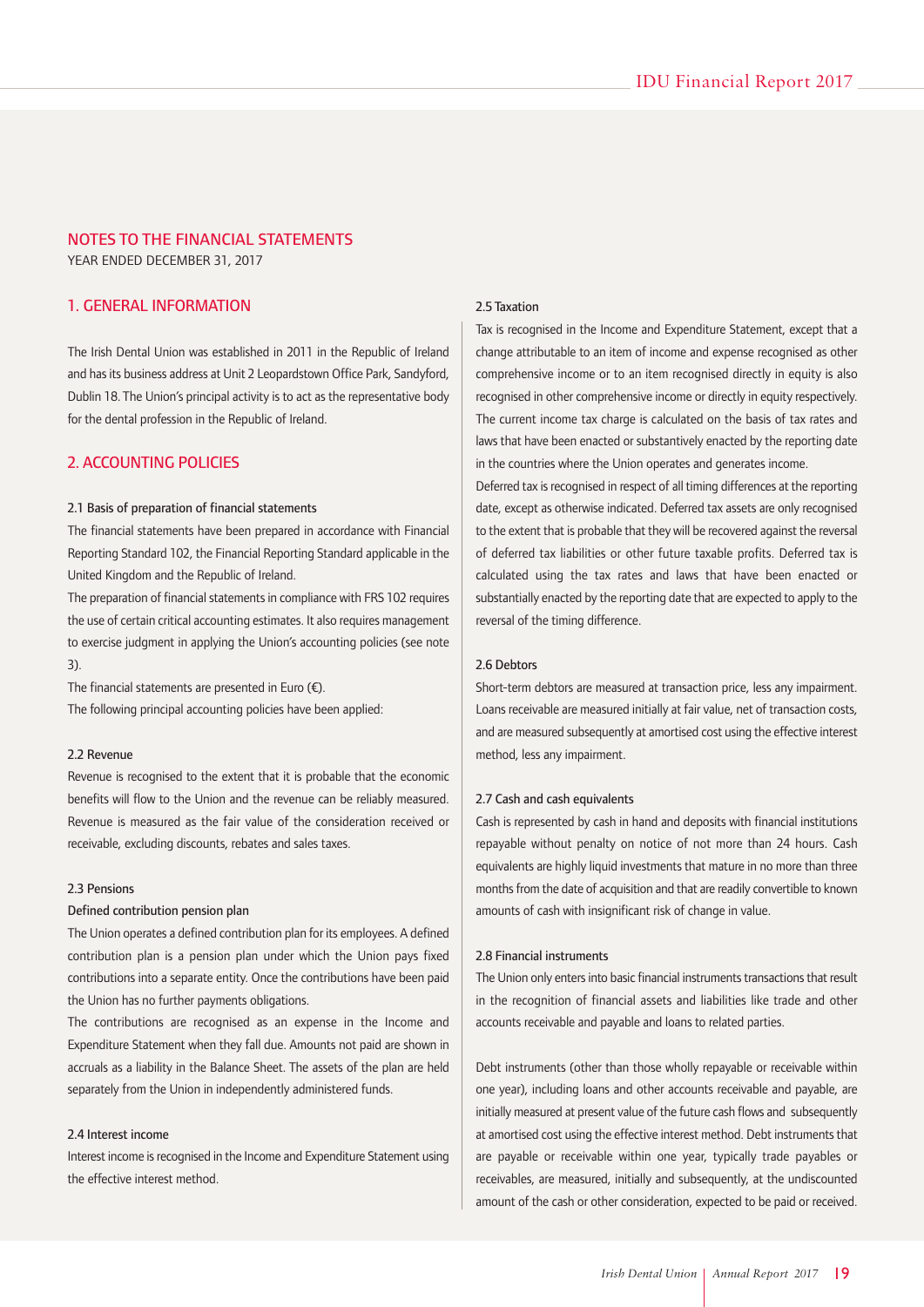However if the arrangements of a short-term instrument constitute a financing transaction, like the payment of a trade debt deferred beyond normal business terms or financed at a rate of interest that is not a market rate or in case of an out-right short-term loan not at market rate, the financial asset or liability is measured, initially, at the present value of the future cash flow discounted at a market rate of interest for a similar debt instrument and subsequently at amortised cost. Financial assets that are measured at cost and amortised cost are assessed at the end of each reporting period for objective evidence of impairment. If objective evidence of impairment is found, an impairment loss is recognised in the Income and Expenditure Statement. For financial assets measured at amortised cost, the impairment loss is measured as the difference between an asset's carrying amount and the present value of estimated cash flows discounted at the asset's original effective interest rate. If a financial asset has a variable interest rate, the discount rate for measuring any impairment loss is the current effective interest rate determined under the contract.

#### 2.9 Creditors

Short term creditors are measured at the transaction price. Other financial liabilities, including bank loans, are measured initially at fair value, net of transaction costs, and are measured subsequently at amortised cost using the effective interest method.

# 3. JUDGEMENTS IN APPLYING ACCOUNTING POLICIES AND KEY SOURCES OF ESTIMATION UNCERTAINTY

When preparing the financial statements, management makes a number of judgements, estimates and assumptions about the recognition and measurement of assets, liabilities, income and expenses.

#### 3.1 Significant management judgement

The following are significant management judgements in applying the accounting policies of the Union that have the most significant effect on the financial statements.

#### Going concern

As described in the note 4, the validity of the going concern basis is dependent upon the Union meeting the cash flows prepared to cover costs as they arise. After reviewing budgets, projected cash flows and all other relevant information and, on the basis of this review, the trustees have a reasonable expectation that the company will meet its liabilities as they arise and will have adequate resources to continue in operational existence for the foreseeable future. For these reasons the trustees continue to adopt the going concern basis of accounting in preparing the financial statements.

# 4. GOING CONCERN

The Union accrued a net surplus of  $£487,250$  for the financial year ended December 31, 2017 (2016: €225,797). The Union has assets in excess of liabilities amounting to €327,760 (2016: deficit €159,490). The trustees have reviewed budgets, projected cash flows and all other relevant information and, on the basis of this review, can reasonably assume that the Union has adequate financial resources to continue in operational existence for the foreseeable future. Consequently, the trustees consider it appropriate to prepare the financial statements on a going concern basis.

# 5. OPERATING SURPLUS

Operating profit is stated after charging:

|                        | 2017  | 2016  |
|------------------------|-------|-------|
|                        | €     | €     |
| Auditor's fees         | 6.780 | 6.780 |
| Operating lease costs: |       |       |
| Plant and equipment    | 3,885 | 4,062 |

# 6. PARTICULARS OF EMPLOYEES

The aggregate payroll costs of the above were:

|                          | 2017    | 2016    |
|--------------------------|---------|---------|
|                          | €       | €       |
|                          |         |         |
| Wages and salaries       | 324,687 | 307,872 |
| Social welfare costs     | 35,604  | 33,570  |
| Other pension costs      | 33,061  | 30,109  |
| <b>Termination costs</b> | 25,800  |         |
|                          | 419,152 | 371,551 |
|                          |         |         |

Capitalised employee costs during the year amounted to  $\epsilon$ Nil (2016: ¤Nil).

The average number of staff employed by the company during the financial year amounted to:

|                                | 2017 | 2016 |
|--------------------------------|------|------|
|                                | Nο   | No   |
| Number of administrative staff | 6    | 6    |
|                                |      |      |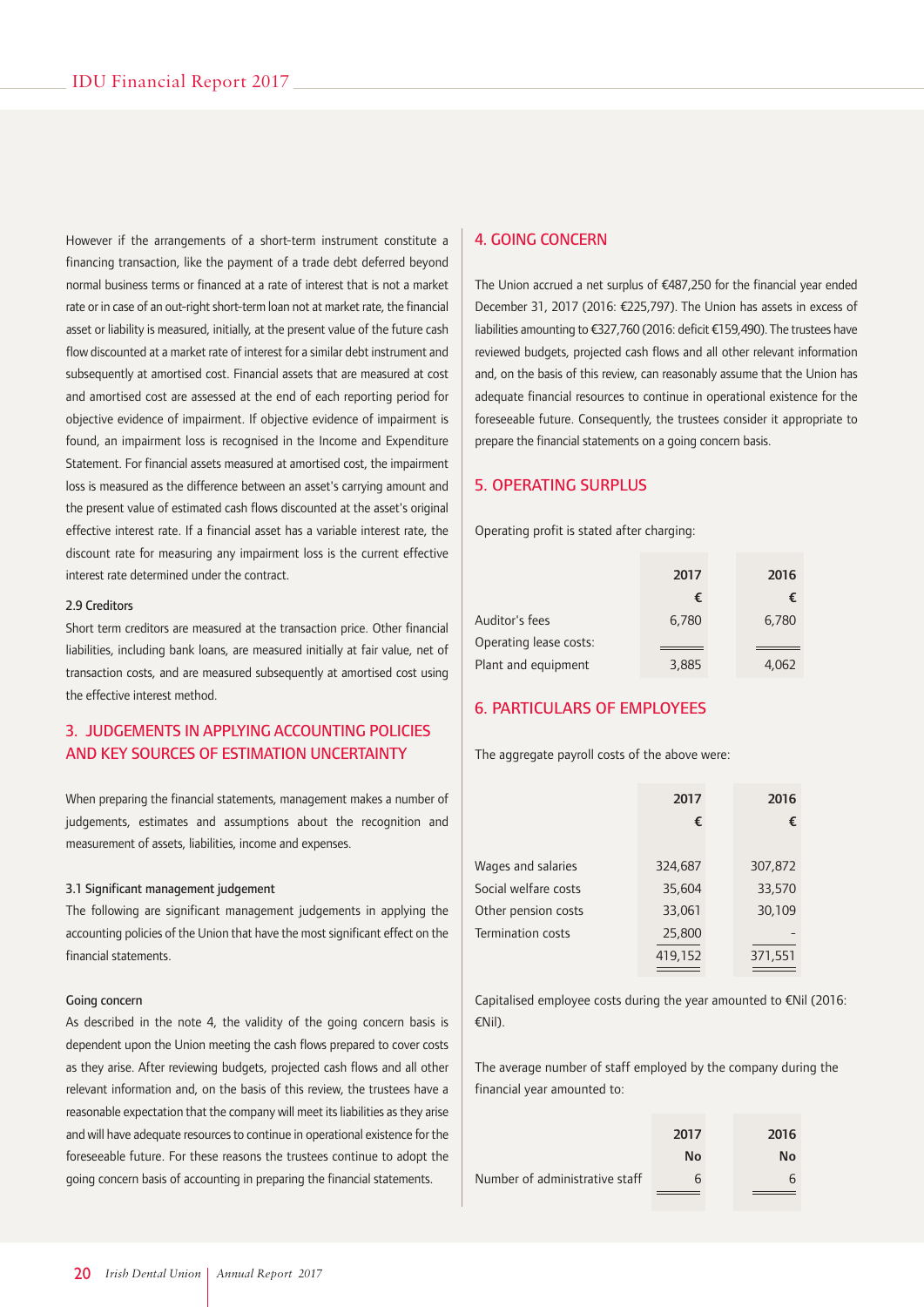# 7. LEGAL AND PROFESSIONAL COSTS



# 8. INTEREST RECEIVABLE

|                          | 2017  | 2016 |  |
|--------------------------|-------|------|--|
|                          |       | ŧ    |  |
| Bank interest receivable | 1.819 | 360  |  |

# 9. TAXATION ON ORDINARY ACTIVITIES

(a) Analysis of charge in the period

|                               | 2017 | 2016 |
|-------------------------------|------|------|
|                               | €    | €    |
| Current tax                   |      |      |
| Irish income tax based on the |      |      |
| results for the period at 20% |      |      |
|                               |      |      |

# **(b) Factors affecting the current income tax charge**

The tax assessed on the profit/(loss) on ordinary activities for the financial year is higher than the standard rate of income tax in Ireland of 20%.

|                              | 2017<br>€ | 2016<br>€ |  |
|------------------------------|-----------|-----------|--|
| Profit/(loss) on ordinary    |           |           |  |
| activities before taxation   | 487,250   | 225,798   |  |
| Profit/(loss) on ordinary    |           |           |  |
| activities by rate of tax    | 97,450    | 45,160    |  |
| <b>Mutual Trading Status</b> | (97, 450) | (45, 160) |  |
| Total current income tax     |           |           |  |

# 10. DEBTORS

|                               | 2017    | 2016   |
|-------------------------------|---------|--------|
|                               | €       | €      |
|                               |         |        |
| Amount due from related party |         | 15,917 |
| Member loan                   | 12,456  | 14,312 |
| Other debtors                 | 232,989 |        |
| Prepayments                   | 4,131   |        |
|                               | 249,576 | 30,229 |
|                               |         |        |

Amounts due from related party are unsecured, interest free and repayable on demand.

Details of member loan disclosed in note 14.

# 11. CASH AND CASH EQUIVALENTS

|                          | 2017<br>€ | 2016    |
|--------------------------|-----------|---------|
| Cash at bank and in hand | 172,531   | 637,580 |
|                          |           |         |

# 12. ACCRUALS

Included in accruals are accrued legal costs of  $E17,616$  (2016: €805,774) in relation to Reid and Turner Vs HSE case. During the year the costs pertaining to the legal case were settled for amounts totalling €465,977. €448,361 of this balance was paid during the year.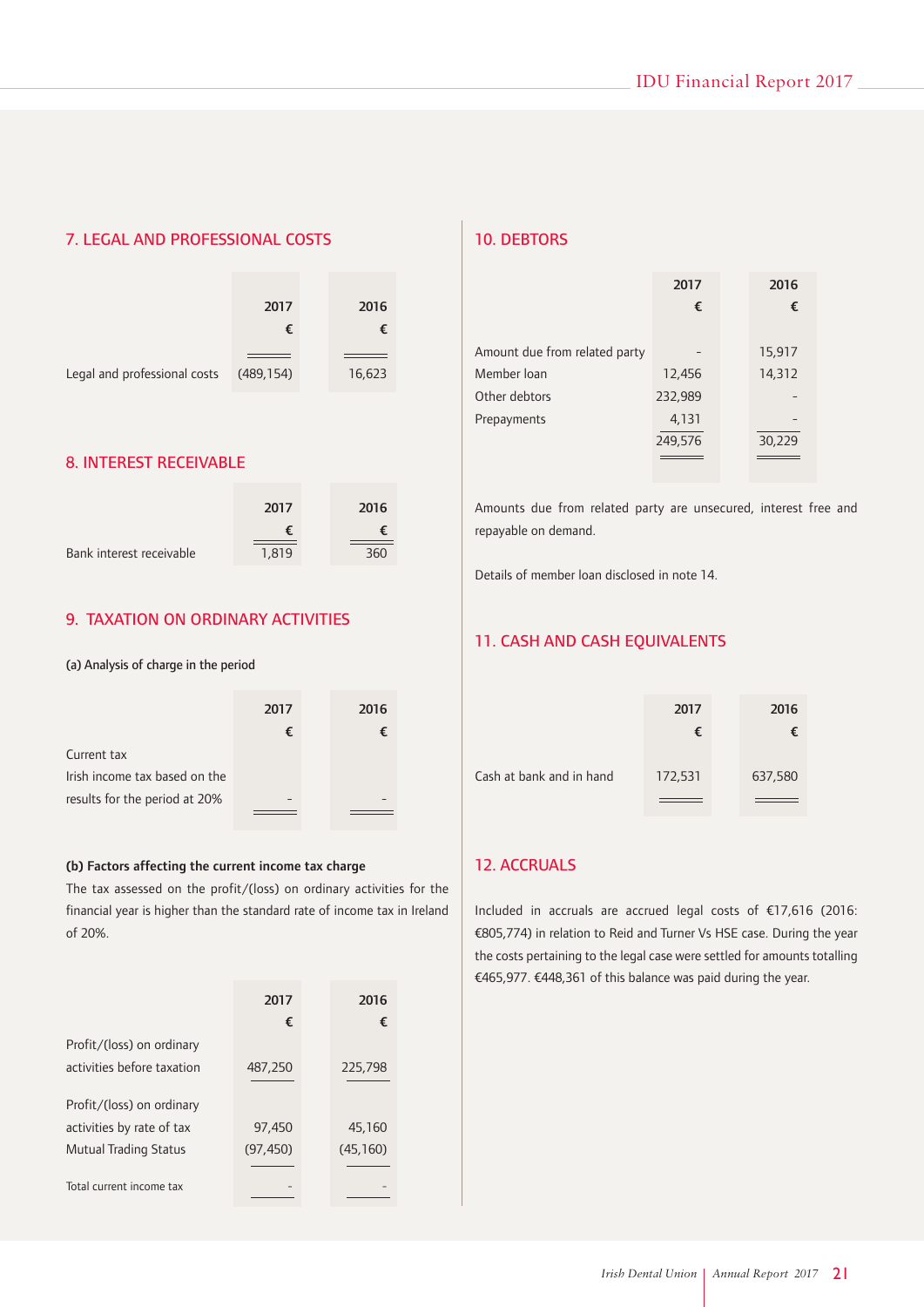# 13. FINANCIAL INSTRUMENTS

|                                | 2017<br>€ | 2016<br>€  |  |
|--------------------------------|-----------|------------|--|
| <b>Financial assets</b>        |           |            |  |
| Financial assets that are      |           |            |  |
| cash and cash equivalents      | 172,531   | 637,580    |  |
| Financial assets measured at   |           |            |  |
| amortised cost                 | 249,576   | 30,229     |  |
| <b>Financial liabilities</b>   |           |            |  |
| Financial liabilities measured |           |            |  |
| at amortised cost              | (93, 687) | (827, 299) |  |

Financial assets measured at amortised cost comprise amounts owed by related parties, other debtors and prepayments.

Financial liabilities measured at amortised cost comprise trade creditors, income tax payable and accruals.

# 14. RELATED PARTY TRANSACTIONS

The day to day operations of the Union are controlled by the Executive Committee. The Irish Dental Union is related to the Irish Dental Association CLG through common directors, trustees and committee members. During the year, the Irish Dental Association CLG collected subscription amounts totalling €691,831 (2016: €820,904) on behalf of the Union. The Irish Dental Association CLG also paid expenses totalling €756,232 (2016: €513,564) on behalf of the Union. During the year, the Irish Dental Association CLG paid ¤137,682 (2016: ¤302,355) in respect of the outstanding balance owed to the Union. At the year end there was an amount of €57,363 (2016: €15,917 owed to) owed by the Union.

During the year, Dr J Turner offset expenses due to him totalling  $E1,856$ (2016: ¤8,110) against his balance owing. The balance receivable to the organisation at the year end was ¤12,456 (2016: ¤14,312). This balance is unsecured, interest free and repayable on demand. During the year, the organisation paid expenses totalling €41,545 (2016: €19,711) to members of the executive committee and trustees. The balance receivable to the organisation by the members of the executive committee and trustees at the year end was €1,200 (2016: €NIL). This balance is unsecured, interest free and repayable on demand.

Included in wages and salaries is an amount of €112,480 (€132,248) in relation to remuneration to key management personnel.

No other transactions with related parties were undertaken such as are required to be disclosed.

# 15. RECONCILIATION OF MOVEMENTS IN ACCUMULATED FUNDS/(DEFICIT)

|                                | 2017       | 2016       |
|--------------------------------|------------|------------|
|                                | €          | €          |
| Surplus for the financial year | 487,250    | 225,797    |
| Opening (deficit)              | (159, 490) | (385, 287) |
| Closing funds/(deficit)        | 327,760    | (159, 490) |
|                                |            |            |

# 16. CONTINGENT ASSET

As a result of the Reid and Turner Vs HSE legal case, the Irish Dental Union has undertaken to discharge all costs in relation to this case. The Irish Dental Union has entered into a deed of settlement agreement with the HSE for legal fees and costs in relation to this case. As part of the deed of settlement, the Irish Dental Union has paid the agreed costs totalling €465,977 into a nominated escrow account where, subject to specific milestones being met, the Irish Dental Union could (over a period of time) earn a refund of some or all of the legal costs incurred in future financial periods. The HSE is responsible for the administration of the Dental Treatment Service Scheme (DTSS) and aim to progress from a manual to a digital system for processing claims. As part of the deed of settlement agreement, the Irish Dental Union aims to achieve specific milestones for use of the DTSS between November 24, 2017 and August 31, 2020. Should the Irish Dental Union achieve these milestones, it would be eligible to obtain a full refund of the legal costs. The details of the milestone targets are set out below:

| Milestone              | Period                                    |                               | <b>Target</b><br>overall claims<br>in aggregate | Refund<br>available<br>to <b>IDU</b><br>€ |
|------------------------|-------------------------------------------|-------------------------------|-------------------------------------------------|-------------------------------------------|
|                        | Milestone 1 24 Nov 2017<br>to 30 Nov 2018 | Period 1<br>Target            | 50%                                             | 232,989                                   |
| Milestone 2 1 Dec 2018 | to 31 May 2019                            | Period <sub>2</sub><br>Target | 70%                                             | 93,195                                    |
|                        | Milestone 3 1 June 2019<br>to 28 Feb 2020 | Period 3<br>Target            | 90%                                             | 93,195                                    |
| Milestone 4            | 1 Mar 2020<br>to 31 Aug 2020              | Period 4<br>Target            | 100%                                            | 46,598                                    |
| Total                  |                                           |                               |                                                 | 465,977                                   |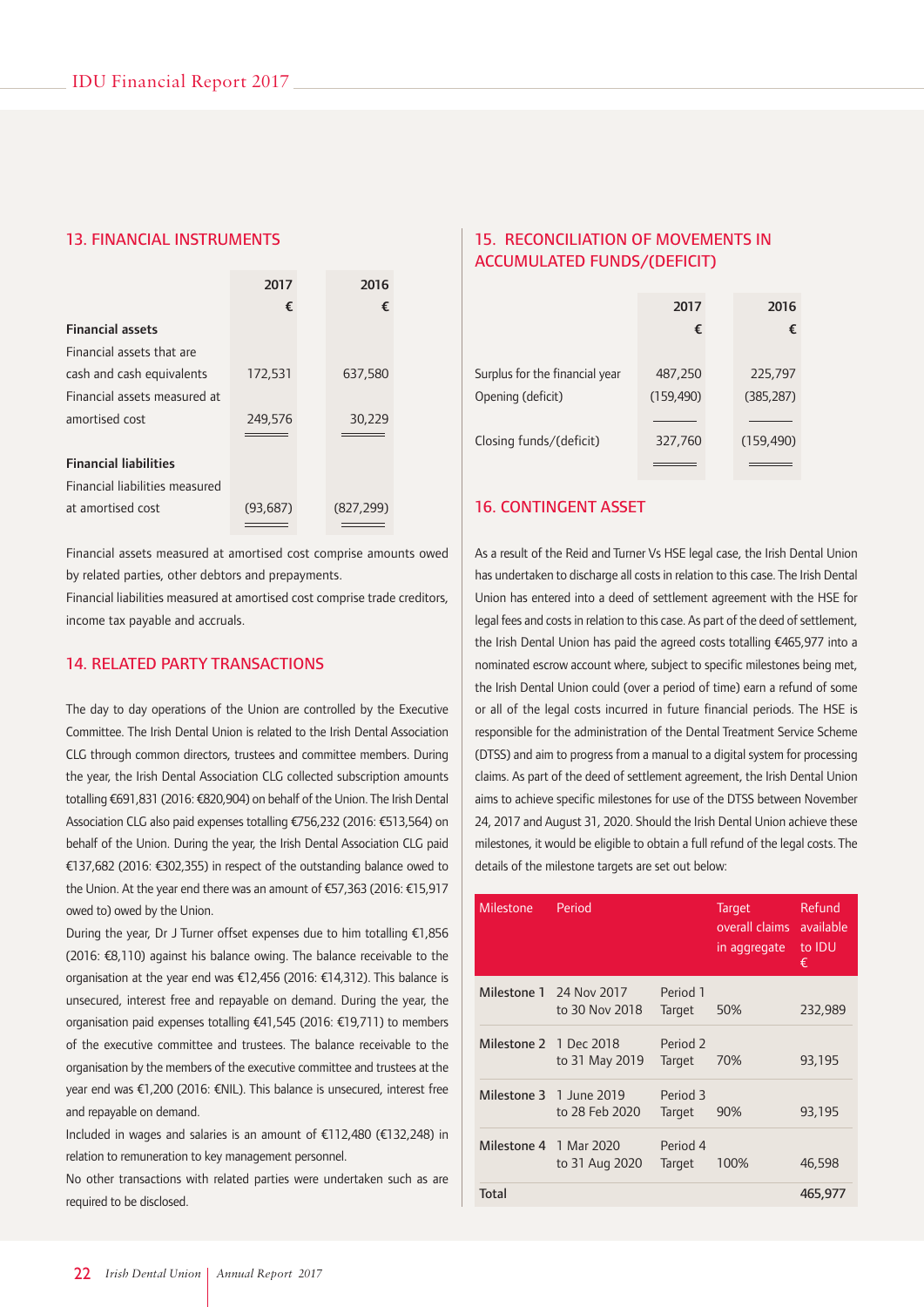Based on the most recent report available from the HSE for the number of online claims processed in the month of February 2018, the Trustees and Executive Committee believe that achieving Milestone 1 is highly probable in Period 1 and have therefore recognised €232,989 as an asset of the company at December 31, 2017. Whilst the Trustees and Executive Committee believe the achievement of Milestone 2 is highly possible based on the February 2018 report received from the HSE, the Trustees and Executive Committee note that a further refund of ¤93,195 may be received in future financial periods. No asset is recognised in these financial statements in respect of Milestone 2. The Trustees and Executive Committee have reviewed the targets for

Milestone 3 and 4 at the date of signing the financial statements and whilst they believe these milestones are achievable, it would not be prudent to recognise these amounts as assets of the Irish Dental Union until more data is collected on the number of claims processed through the DTSS system throughout the next financial year.

# 17. POST BALANCE SHEET EVENTS

There have been no significant events affecting the organisation since the financial year end.

# 18. APPROVAL OF FINANCIAL STATEMENTS

The trustees approved these financial statements for issue on April 4, 2018.

"That the audited accounts and report thereon for the year ended December 31, 2017 be accepted."

**Proposed:** Dr Eamon Croke **Seconded:** Dr Clodagh McAllister

#### Motion Number 2

"That this AGM appoints Grant Thornton, Chartered Accountants, as auditors to hold office until the conclusion of the next Annual General Meeting at which accounts are laid."

**Proposed:** Dr Eamon Croke **Seconded:** Dr Clodagh McAllister

#### Motion Number 3

"That this AGM authorises the Directors to fix the remuneration of the auditors."

**Proposed:** Dr Eamon Croke **Seconded:** Dr Clodagh McAllister

# Motion Number 4

"That this AGM reaffirms its members' commitment to the best standards of practice of clinical care and condemns the HSE for its continued interpretation and operation of the current outdated DTSS contract, which is clearly not in patients' best interest."

**Proposed:** Dr Martin Holohan **Seconded:** Dr Eamon Croke

## Motion Number 5

"The HSE Group of IDU notes that, since the extension of services to the self-employed and farmers, most of the adult population is now entitled to a free annual dental check-up. The Group calls on the Government to adequately staff and fund the children's dental service so that children are afforded at least the same entitlement from their first birthday."

**Proposed:** HSE Dental Surgeons Committee **Seconded:** HSE Dental Surgeons Committee